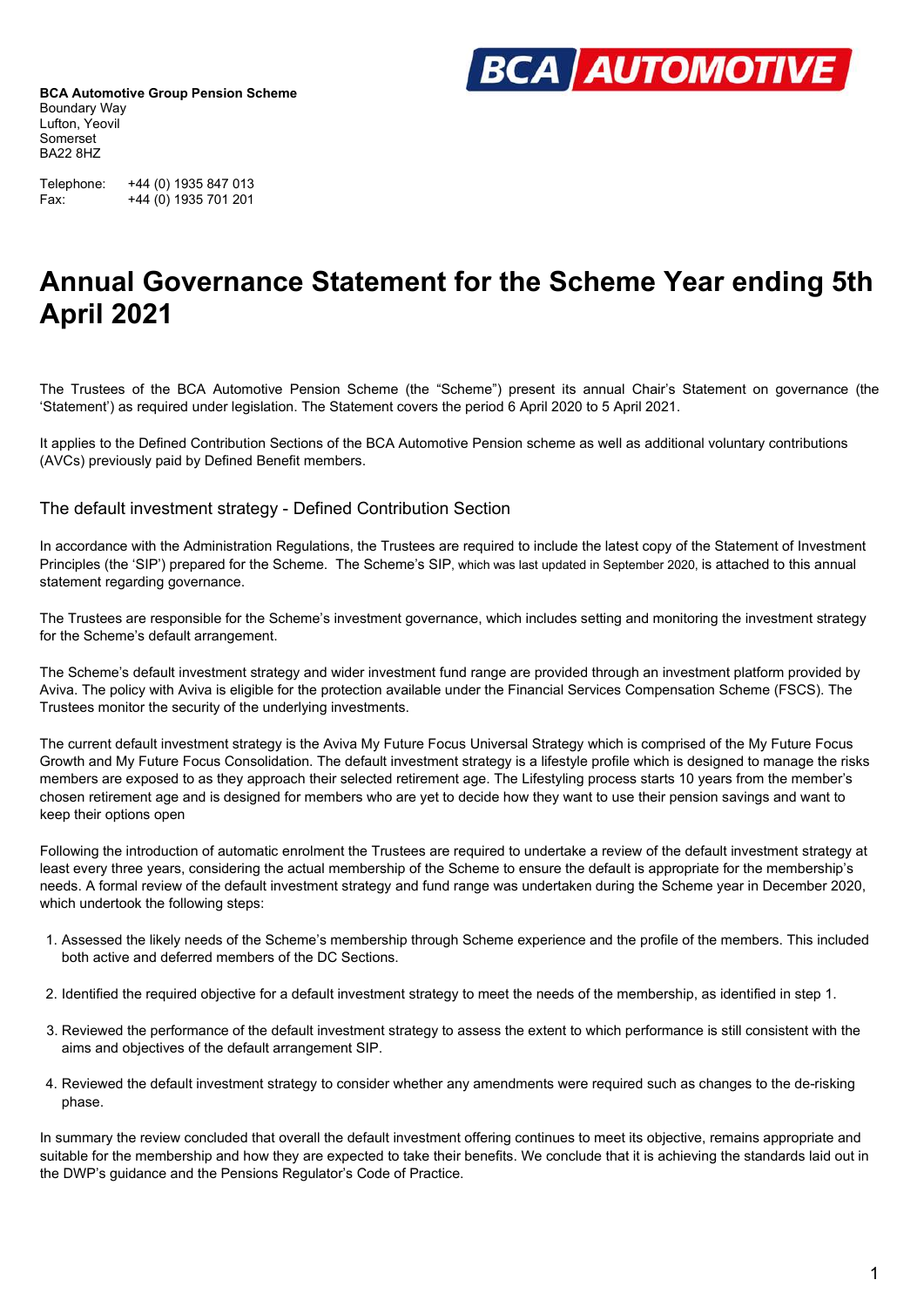

Telephone: +44 (0) 1935 847 013 Fax: +44 (0) 1935 701 201

In terms of the performance the review assessed the performance of the constituent funds of the Default investment strategy (the My Future Focus Growth and My Future Focus Consolidation) against its stated benchmarks and its peer group over the short, medium and long term.

One of the main contributing factors to there not being a need to amend the default strategies is the stability of the membership. That is, the scheme has been generally closed to new entrants for some time and other than age increases, which the lifestyle profile phasing was designed for, and increasing pot sizes, there has not been a material change to member demographics. The next review is due to take place in November 2023.

During the year, the Trustees have reviewed the performance of the default investment strategy (along with the wider fund range) on a quarterly basis. To do this the Trustees assessed the actual performance of each fund compared with its benchmark. The Trustees have concluded that the funds under the default investment strategy have performed above their benchmarks over the Scheme year and over longer three and five year periods. The performance of the default funds and the wider fund range will continue to be monitored regularly.

### Requirements for processing financial transactions

A well run scheme depends on the timely and accurate processing of transactions. Good administration is key to this and is an area of governance we place a lot of emphasis on. The Trustees must ensure that core financial transactions are processed promptly and accurately. This includes:

- Investment of contributions paid to the Scheme;
- Transfer of members' assets into and out of the Scheme;
- Transfers of members' assets between different investment options available in the Scheme; and
- Payment from the Scheme to, or in respect of, members.

Our administration is out-sourced to our pension provider, Aviva. Aviva operates internal control procedures which are designed to ensure that all transactions are processed promptly and accurately. Aviva obtains an annual independent audit (last published on the  $3^{rd}$ of March 2021) of its internal controls and the Trustees and their advisers review this report. The latest report confirmed that their control procedures were operating effectively for the audit period. These processes included daily monitoring of bank accounts, a dedicated contribution processing team and two individuals checking all investment and banking transactions.

### Covid-19

When assessing Aviva's administration, the impact of the lockdown caused by Covid-19 must be taken into consideration. Aviva adapted quite well to the closure of their offices during lockdown. They pre-empted the closure of their offices due to the Covid-19 pandemic from early March 2020 and increased the remote working capability of their employees.

However despite a large proportion of Aviva support staff being able to work from home, it was inevitable that the lockdown had an impact on Aviva's administration performance. A substantial increase in telephone calls received during the initial lockdown period, also had an impact on administration performance as resources were moved from this area throughout the lockdown period and beyond, Aviva have prioritised core financial transactions as much as possible.

### Payments out and core financial transactions.

The Trustees have a Service Level Agreement (SLA) in place with Aviva on the timeliness and accuracy of all core financial transactions. These include payment of contributions, member transfers, retirement payments as well as numerous other processes. Aviva provides reports on service levels on a quarterly basis to the Trustees which include core financial transactions, and which enables the Trustees to monitor the administration service and, in particular, that agreed service levels are being met.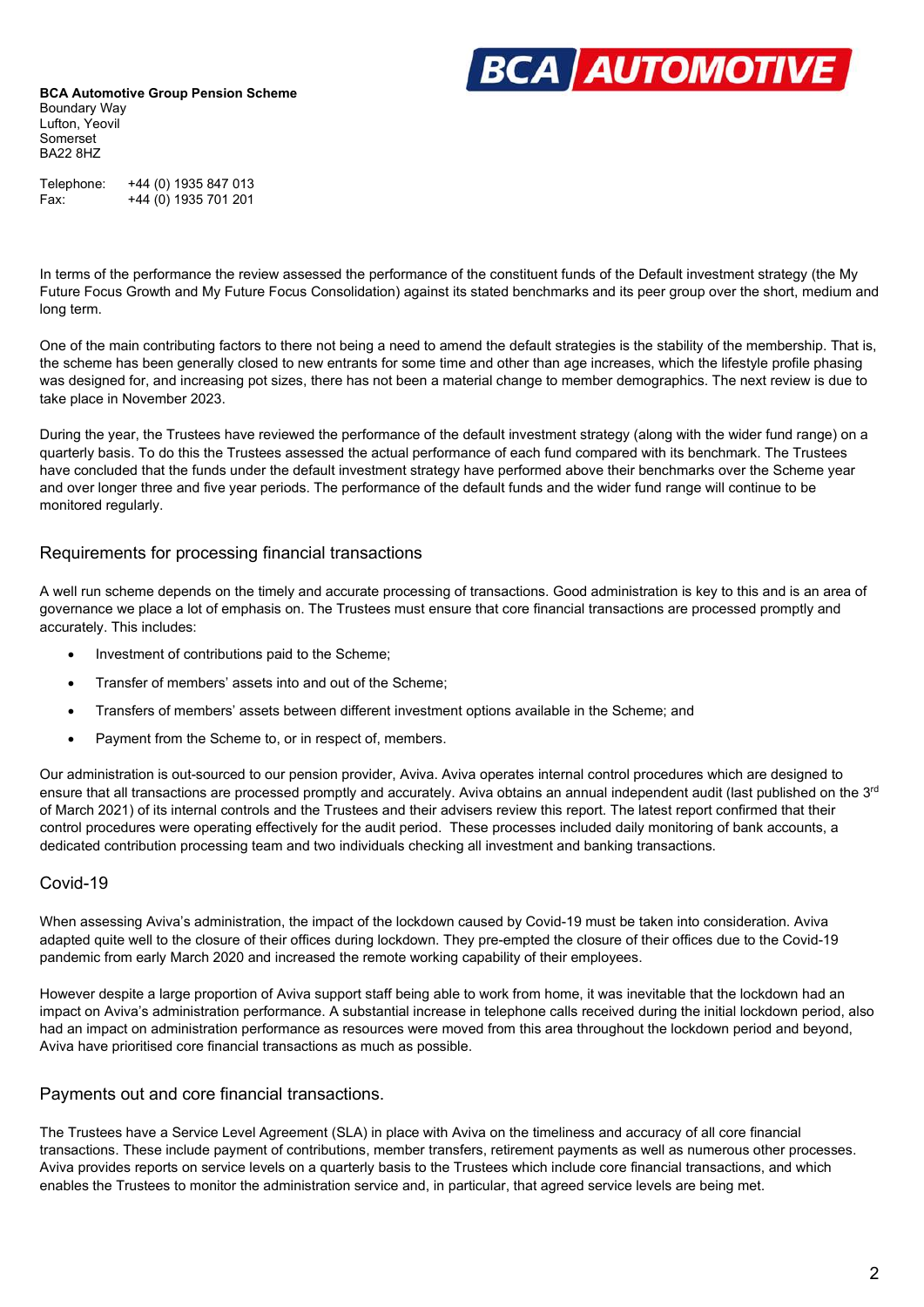

Telephone: +44 (0) 1935 847 013 Fax: +44 (0) 1935 701 201

Members of the scheme meet the cost of the administration services provided by Aviva through the annual management charge. Therefore, the services provided by Aviva are not only key to ensuring member's receive value from the scheme but form part of the required assessment of value for members for the Trustees to form a view on.

The Trustees receive quarterly reports from Aviva about their performance and compliance with the SLAs and the Trustees are satisfied that over the period covered by this statement:

- Aviva were operating appropriate procedures, checks and controls and generally operating within the agreed SLA;
- there have been no material administration errors in relation to processing core financial transactions; and
- most core financial transactions have been processed promptly and accurately during the Scheme year.

Overall we believe that Aviva have provided acceptable levels of administration service to the members in what has been a challenging 12 month period for all pension providers.

### Charges and transaction costs

As required by the regulations, the Trustees report on the charges and transaction costs for the investments used in the default arrangements and its assessment of the extent to which the charges and costs represent good value for members.

These charges consist principally of administration charges levied by Aviva and the investment manager's annual charge for managing and operating a fund(s), but also includes additional expenses (such as custodian fees) incurred by the manager. The costs for other services provided are met by the Trustees, such as investment and pension consultancy services.

Below, we set out the Total Expense Ratio (TER) for each fund within the default investment strategy and also the broader fund range (including alternative Lifestyle strategies):

Default Investment strategy – Aviva My Future Focus

Charges for the Scheme year 6 April 2020 to 5 April 2021.

| <b>Fund Name</b>              | <b>Charges for default</b><br>arrangement (TER) | Annual impact of charges<br>on £1,000 |
|-------------------------------|-------------------------------------------------|---------------------------------------|
| My Future Focus Growth        | 0.46%                                           | £4.60                                 |
| My Future Focus Consolidation | 0.46%                                           | £4.60                                 |

### Alternative lifestyle strategies

Charges for the Scheme year 6 April 2020 to 5 April 2021.

| <b>Fund Name</b>              | <b>Charges for default</b><br>arrangement (TER) | Annual impact of charges<br>on £1,000 |
|-------------------------------|-------------------------------------------------|---------------------------------------|
| My Future Focus Drawdown      | 0.46%                                           | £4.60                                 |
| My Future Focus Cash Lump Sum | 0.46%                                           | £4.60                                 |
| My Future Focus Annuity       | 0.46%                                           | £4.60                                 |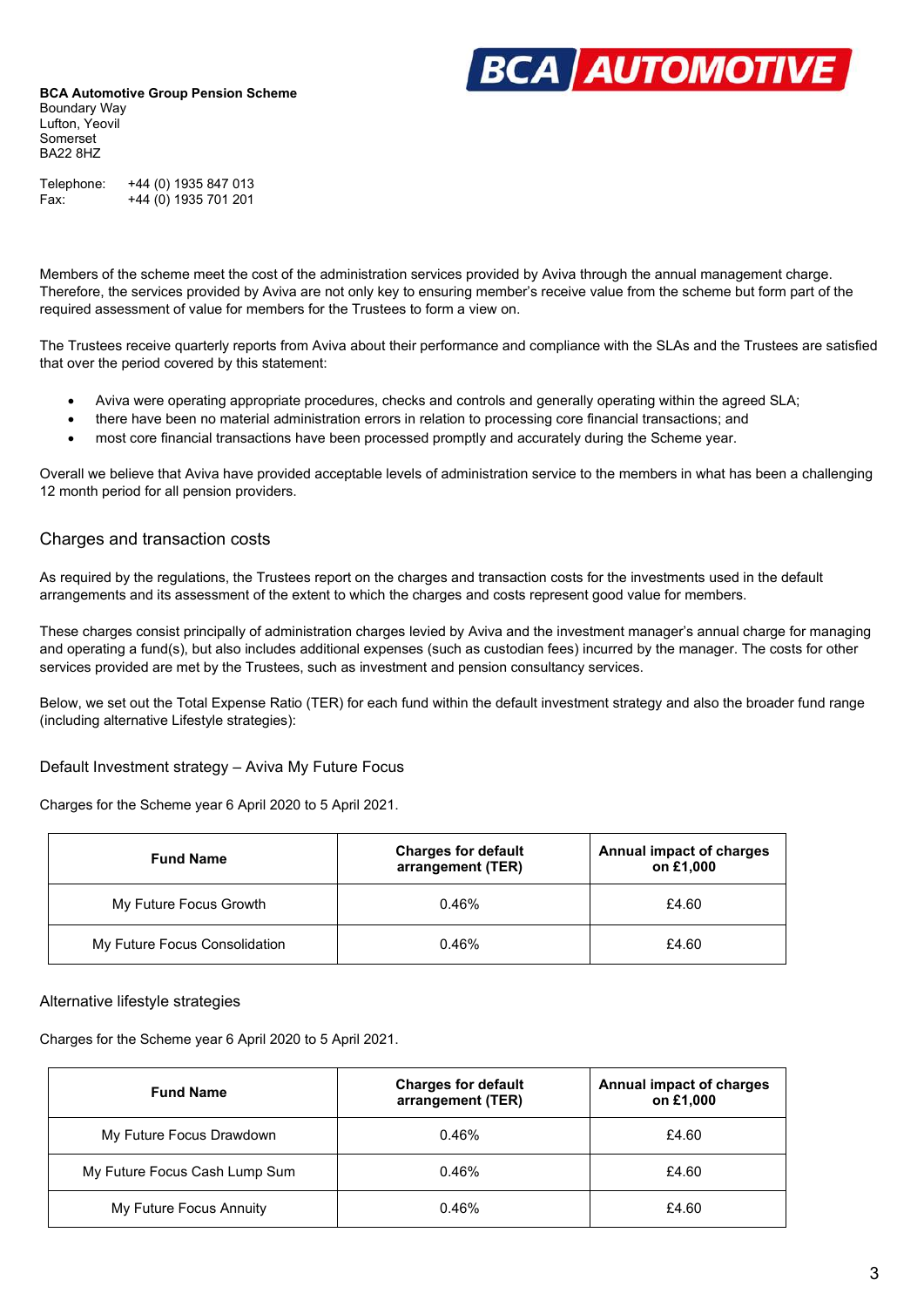

Telephone: +44 (0) 1935 847 013 Fax: +44 (0) 1935 701 201

| My Future Growth        | 0.39% | £3.90 |
|-------------------------|-------|-------|
| My Future Consolidation | 0.39% | £3.90 |
| My Future Annuity       | 0.39% | £3.90 |
| My Future Drawdown      | 0.39% | £3.90 |
| My Future Cash Lump Sum | 0.39% | £3.90 |

The Trustees' investment adviser monitors quarterly that the charges (or TER) for the default arrangement to ensure that it does not exceed the charge cap of 0.75% and report on this quarterly to the Trustees.

### Self-Select Funds

Charges for the Scheme year 6 April 2020 to 5 April 2021.

| <b>Fund Name</b>                     | <b>Charges for default</b><br>arrangement (TER) | Annual impact of charges<br>on £1,000 |
|--------------------------------------|-------------------------------------------------|---------------------------------------|
| <b>BlackRock Sterling Liquidity</b>  | 0.36%                                           | £3.60                                 |
| BlackRock Over 15 Year Gilt Index    | 0.36%                                           | £3.60                                 |
| BlackRock 40:60 Global Equity Index  | 0.36%                                           | £3.60                                 |
| BlackRock 60:40 Global Equity Index  | 0.36%                                           | £3.60                                 |
| BlackRock World (ex UK) Equity Index | 0.36%                                           | £3.60                                 |
| <b>BlackRock UK Equity Index</b>     | 0.36%                                           | £3.60                                 |
| Cautious Managed                     | 0.42%                                           | £4.20                                 |
| <b>Fixed Interest</b>                | 0.42%                                           | £4.20                                 |
| Managed Fund                         | 0.42%                                           | £4.20                                 |
| Pre-Retirement Fixed Interest        | 0.42%                                           | £4.20                                 |

### AVC scheme funds

| <b>Fund Name</b>                         | <b>Charges for default</b><br>arrangement (TER) | Annual impact of charges<br>on £1,000 |
|------------------------------------------|-------------------------------------------------|---------------------------------------|
| Aviva Secure Growth Fund                 | 2.25%                                           | £22.50                                |
| Aviva Pension Global Equity              | 2.02%                                           | £20.20                                |
| Aviva Pension Investment Trust Portfolio | 2.00%                                           | £20.00                                |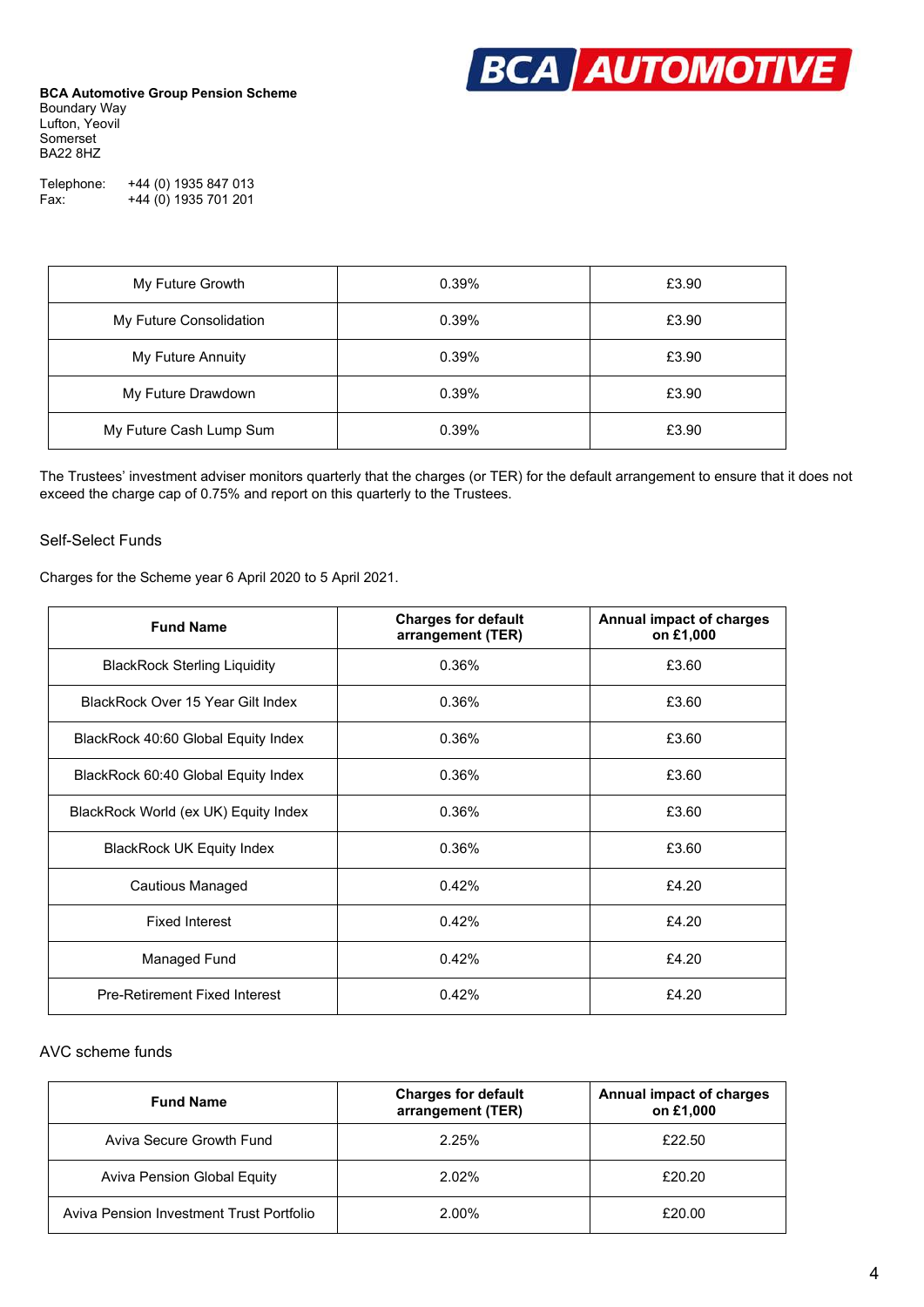

Telephone: +44 (0) 1935 847 013 Fax: +44 (0) 1935 701 201

Our professional advisers have confirmed that the TER shown represents the total costs and charges of running the investment fund at the Scheme year ending 5th April 2021. This includes the annual management fee and additional expenses such as income distribution, trading, marketing and hedging expenses (where applicable), custodial and depository charges, audit, registration and compliance fees.

This table shows the administration and transaction costs for each fund in our scheme and is provided to assist with value for member assessments. The FCA has prescribed the ' slippage cost' methodology for calculating transaction costs. The slippage cost methodology calculates the transaction cost of buying or selling an investment as the difference between the price at which an asset is valued immediately before an order is placed into the market and the price at which it is actually traded. Where fund managers have not used this methodology it is shown below. We have taken account of statutory guidance when preparing this section of the Statement.

The data in the table below has been provided by the Scheme's administrator and investment management team and shows the charges applied to individual members earmarked policies following:

| <b>Fund Administration Costs</b> | This is the total of the fund's annual management charge and additional<br>expenses. This does not include the Scheme's administration charge<br>over and above the agreed member charge. It also does not reflect any<br>member specific adjustments or enhanced allocation rates, which may<br>be dependent on the policy terms and investment. (There are no specific<br>enhanced allocation rates to a Plan member's earmarked policy). |
|----------------------------------|---------------------------------------------------------------------------------------------------------------------------------------------------------------------------------------------------------------------------------------------------------------------------------------------------------------------------------------------------------------------------------------------------------------------------------------------|
| <b>Total Transaction Costs</b>   | The total annual fund transaction costs. This is the total of the 'Buying<br>and Selling' costs and 'Lending and Borrowing' costs as described below.                                                                                                                                                                                                                                                                                       |

### F69446 - Post97 Members DC Benefits

| <b>Fund Name</b>                                     | <b>Fund Administration</b><br><b>Costs</b> | <b>Total Transaction Cost</b> |
|------------------------------------------------------|--------------------------------------------|-------------------------------|
| Aviva My Future Focus Growth                         | 0.46%                                      | 0.0627%                       |
| Aviva My Future Focus Annuity                        | 0.46%                                      | 0.0370%                       |
| Aviva My Future Focus Consolidation                  | 0.46%                                      | 0.0202%                       |
| Aviva Managed                                        | 0.42%                                      | 0.0294%                       |
| Aviva Property                                       | 0.42%                                      | 0.1244%                       |
| Aviva Black Rock (60:40) Global Equity Index Tracker | 0.36%                                      | 0.1102%                       |
| <b>Aviva Secure Growth</b>                           | 0.42%                                      | 0.0340%                       |
| Aviva My Future Focus Drawdown                       | 0.46%                                      | 0.0491%                       |
| Aviva Black Rock Sterling Liquidity                  | 0.36%                                      | 0.0144%                       |
| Aviva My Future Growth                               | 0.39%                                      | 0.1386%                       |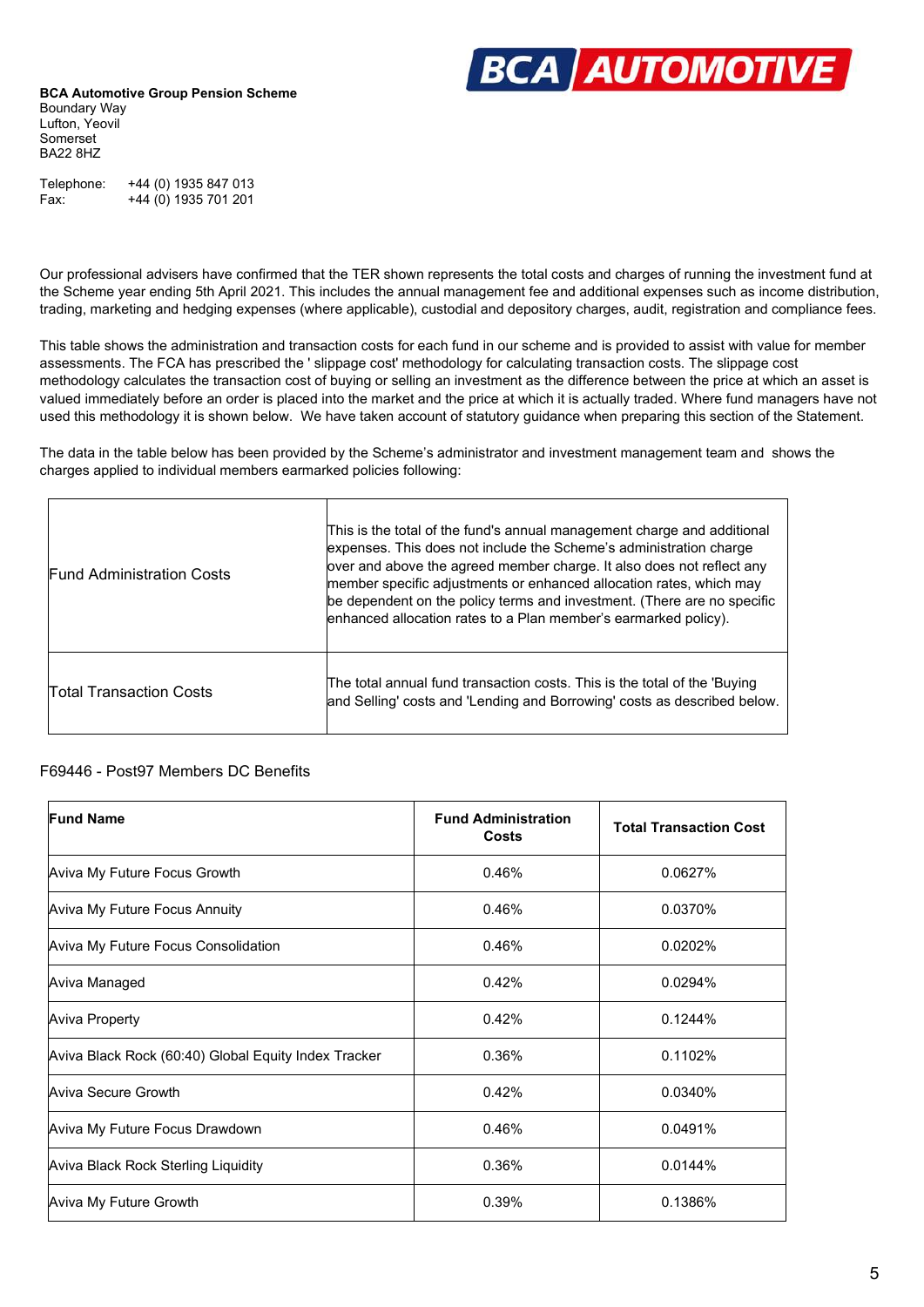

Telephone: +44 (0) 1935 847 013 Fax: +44 (0) 1935 701 201

| Aviva My Future Consolidation                        | 0.39% | 0.0789% |
|------------------------------------------------------|-------|---------|
| Aviva Black Rock (40:60) Global Equity Index Tracker | 0.36% | 0.0150% |
| Aviva Fixed Interest                                 | 0.42% | 0.0607% |
| Aviva Global Equity                                  | 0.42% | 0.1294% |
| Aviva Black Rock World ex-UK Equity Index Tracker    | 0.36% | 0.0420% |
| Aviva Pre-Retirement Fixed Interest                  | 0.42% | 0.0363% |
| Aviva UK Equity                                      | 0.42% | 0.1852% |
| Aviva Pension Cautious Managed                       | 0.42% | 0.0140% |
| Aviva Black Rock UK Equity Index Tracker             | 0.36% | 0.2548% |

### F69428 - Pre97 Members DC Benefits

| <b>Fund Name</b>                                               | <b>Fund Administration Costs</b> | <b>Total Transaction Cost</b> |
|----------------------------------------------------------------|----------------------------------|-------------------------------|
| Aviva My Future Focus Growth                                   | 0.46%                            | 0.0627%                       |
| Aviva My Future Focus Annuity                                  | 0.46%                            | 0.0370%                       |
| Aviva My Future Focus Consolidation                            | 0.46%                            | 0.0202%                       |
| Aviva My Future Consolidation                                  | 0.39%                            | 0.0789%                       |
| Aviva Pension BlackRock (60:40) Global Equity Index<br>Tracker | 0.36%                            | 0.1102%                       |
| <b>Aviva Global Equity</b>                                     | 0.42%                            | 0.1294%                       |
| Aviva Managed                                                  | 0.42%                            | 0.0294%                       |
| Aviva Pension BlackRock (40:60) Global Equity Index<br>Tracker | 0.36%                            | 0.0150%                       |
| Aviva Pension UK Equity                                        | 0.42%                            | 0.1852%                       |
| Aviva My Future Growth                                         | 0.39%                            | 0.1386%                       |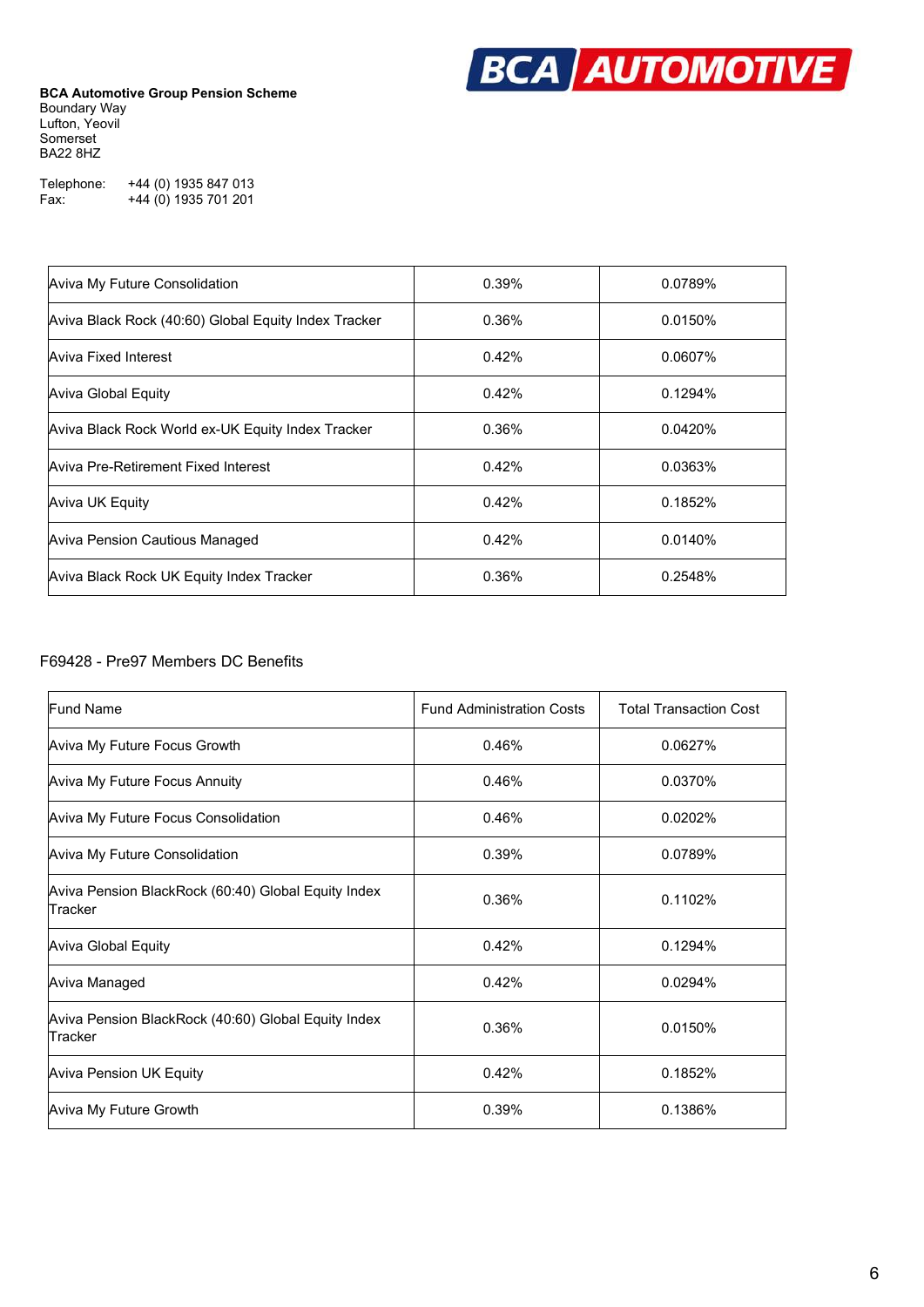

Telephone: +44 (0) 1935 847 013 Fax: +44 (0) 1935 701 201

#### AVC scheme - F38784

| <b>Fund Name</b>                         | <b>Fund Administration Costs</b> | <b>Total Transaction Cost</b> |  |
|------------------------------------------|----------------------------------|-------------------------------|--|
| Aviva Secure Growth Fund                 | 2.25%                            | 0.0340%                       |  |
| <b>Aviva Pension Global Equity</b>       | 2.02%                            | 0.1250%                       |  |
| Aviva Pension Investment Trust Portfolio | 2.00%                            | Not provided                  |  |

The Scheme's investment manager does not apply a charge to switch investments between unitised funds and switches are made on a bid to bid basis.

### Illustrative impact of charges

Below is a detailed illustration of the likely impact of charges for an active member invested for short medium and long term in the Default Fund compared to the charge cap requirements of a qualifying workplace pension scheme. There is also a detailed calculation for a deferred member who is no longer contributing and has an accrued pension savings pot of £10,000. The charges for the default fund, including their transaction costs, are broadly the same for active and deferred members and the illustration provides a likely impact of charges for both parties.

This provides a detailed illustration of the likely impact of charges for a short, medium and long term member invested in the default fund compared to the charge cap requirements of a qualifying workplace pension scheme with a starting pot of £0.

|                                                                      | Total<br>expense ratio<br>(TER) | Short term<br>$(5 \text{ years})$ | Medium term<br>$(15 \text{ years})$ | Long term<br>(25 years) |
|----------------------------------------------------------------------|---------------------------------|-----------------------------------|-------------------------------------|-------------------------|
| The default investment solution - My Future<br>Focus. No charges.    | $0.00\%$                        | £19.434                           | £63,819                             | £116,797                |
| The default investment solution - My Future<br>Focus. Scheme charges | 0.46%                           | £19,205                           | £61,552                             | £109.798                |
| Charge cap for qualifying workplace pension<br>scheme                | 0.75%                           | £19.062                           | £60,175                             | £105.661                |

Starting assumptions:

- Starting salary: £25,000
- Contributions: £312.50 per month (15% combined employee and employer contribution)
- Salary increase: 2% p.a.
- Nominal fund growth: 4% p.a.
- Figures in today's terms based on an assumed inflation rate of 2.1% pa

Source: Punter Southall Aspire Pension Calculator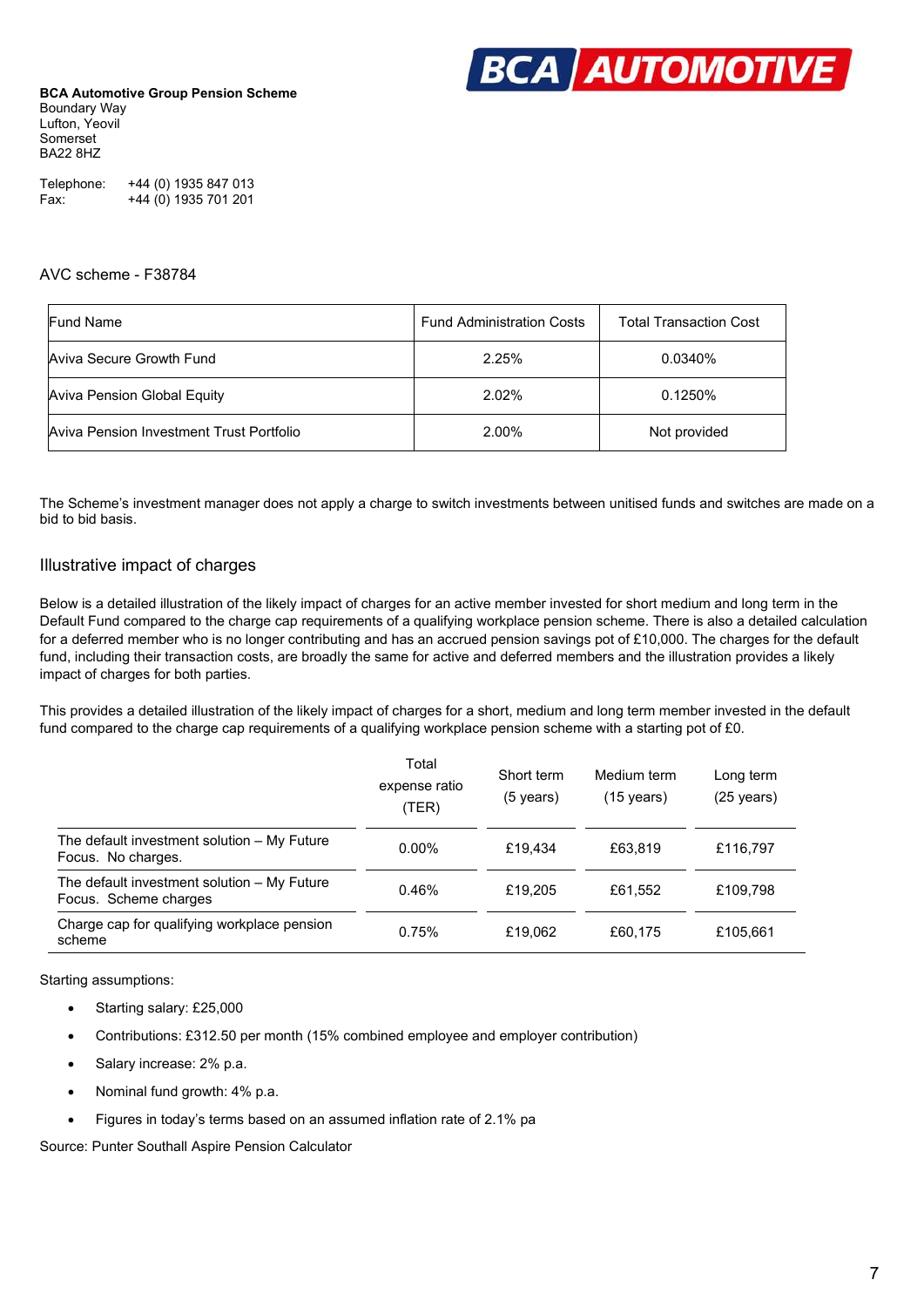

Telephone: +44 (0) 1935 847 013 Fax: +44 (0) 1935 701 201

### **Deferred members**

Below incorporates a table assuming members have ceased active membership of the Scheme and are no longer paying regular contributions. This is on the assumption they have an accrued a pot of £10,000.

|                                                                     | Total<br>expense ratio<br>(TER) | Short term<br>(5 years) | Medium term<br>$(15 \text{ years})$ | Long term<br>$(25 \text{ years})$ |
|---------------------------------------------------------------------|---------------------------------|-------------------------|-------------------------------------|-----------------------------------|
| The default investment solution – My Future<br>Plus. No charges.    | $0.00\%$                        | £10.966                 | £13.186                             | £15,856                           |
| The default investment solution - My Future<br>Plus. Scheme charges | 0.46%                           | £10,716                 | £12.307                             | £14,133                           |
| Charge cap for qualifying workplace pension<br>scheme               | 0.75%                           | £10,562                 | £11,783                             | £13.144                           |

Source: Punter Southall Aspire Pension Calculator

### Value for Members

The Trustees are required to undertake a review of the charges and transaction costs incurred by members in order to ascertain whether or not they represent good value for money.

There is no legal definition of 'good value' that can be referenced in this regard, and the process of determining value is based on a combination of measures that can be quantified and subjective judgement. We considered regulatory guidance and commissioned an expert professional adviser, Punter Southall Aspire, to assist with this review, to get an independent view of the value offered by the Scheme.

Our approach involved an analysis of the costs and charges for members throughout the Scheme year against the services and benefits delivered, taking into account the investment options available and the appropriateness of the services and benefits being provided and other workplace pension savings options available in the market. The assessment also references a number of governance practices of the Scheme that improve member experience (such as online access to Scheme information) as well as the Trustees' approach to the overall stewardship of the Scheme.

Despite some concerns around Aviva's administration performance mostly as a result of lockdown, the Trustees have concluded that the Scheme continues to provide 'good' value for members for the Scheme year ending 5th April 2021.

### Investment performance

The below table sets out the performance of the funds that form part of the default investment strategy as well as those funds within the wider fund range that were being actively invested in by the Scheme's membership.

### Default funds

Please note performance is net of charges and medium term & long term performance is annualised.

| Fund Name                        | Quarter % | <b>Short term</b><br>(one year %) | Medium term<br>$(3 \text{ year})$ | Long term<br>(5 year %) |
|----------------------------------|-----------|-----------------------------------|-----------------------------------|-------------------------|
| Aviva My Future Focus Growth     | 0.8       | 22.0                              | 6.5                               | 8.4                     |
| Bank of England Base Rate + 4.0% | 1.0       | 4.1                               | 4.5                               | 4.5                     |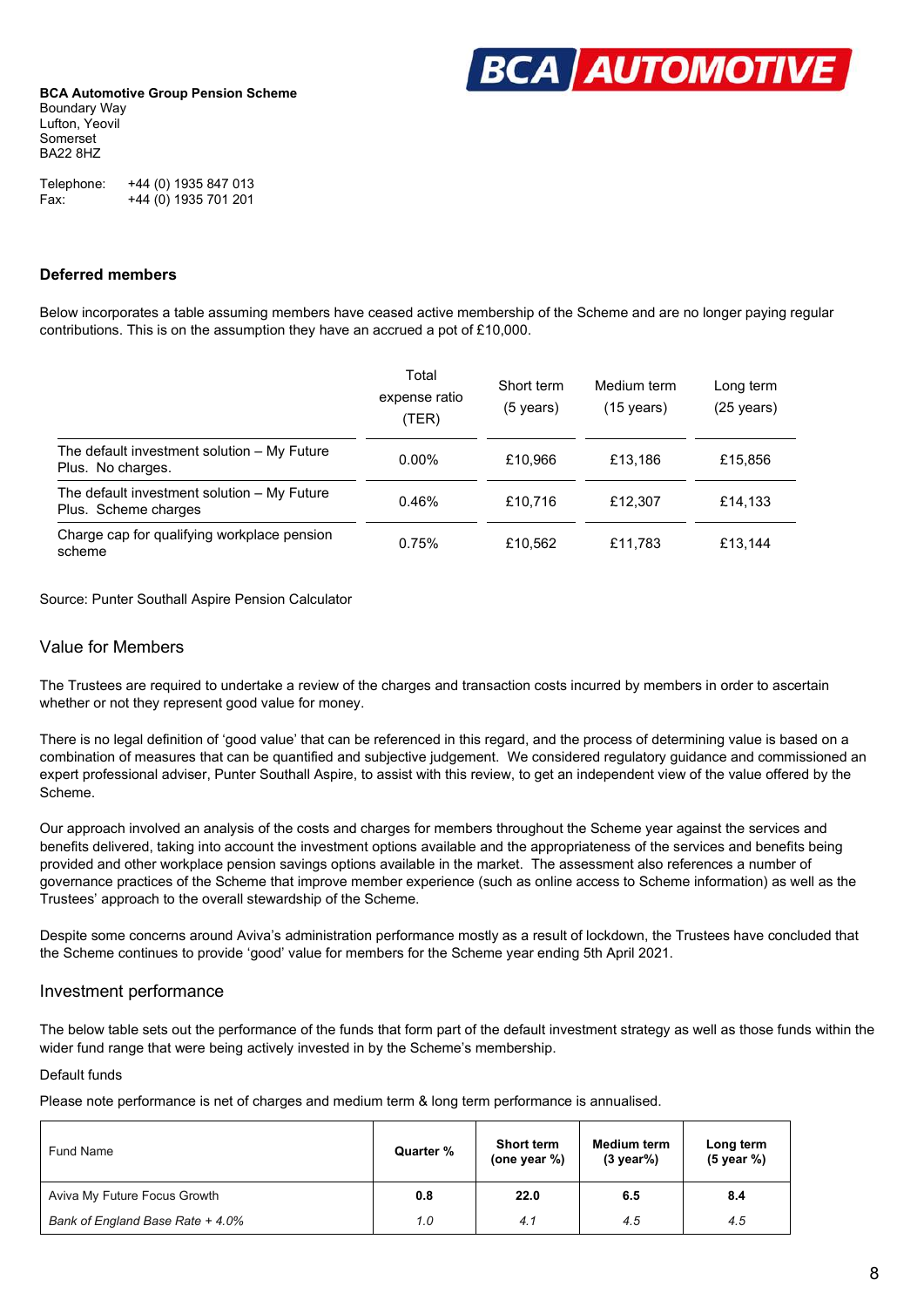

| Telephone: | +44 (0) 1935 847 013 |
|------------|----------------------|
| Fax:       | +44 (0) 1935 701 201 |

| Aviva My Future Focus Consolidation | $-0.8$ |        | 3.6      |
|-------------------------------------|--------|--------|----------|
| Bank of England Base Rate + 2.0%    | U.t    | $\sim$ | <u>.</u> |

### Alternative Lifestyles

Please note performance is net of charges and medium term & long term performance is annualised.

| Fund Name                        | Quarter % | Short term<br>(one year %) | <b>Medium term</b><br>$(3 \text{ year})$ | Long term<br>(5 year %) |
|----------------------------------|-----------|----------------------------|------------------------------------------|-------------------------|
| My Future Focus Annuity          | $-6.9$    | 1.0                        | 3.7                                      | 4.3                     |
| <b>Benchmark</b>                 | $-4.7$    | $-4.5$                     | 3.3                                      | 4.1                     |
| My Future Focus Cash Lump Sum    | $-0.55$   | 1.8                        | 1.46                                     | 1.29                    |
| <b>Bank of England Base Rate</b> | 0.02      | 0.10                       | 0.49                                     | 0.43                    |
| My Future Focus Drawdown         | $-0.9$    | 12.3                       | 4.8                                      | 6.5                     |
| Bank of England Base Rate + 3.0% | 0.8       | 3.1                        | 3.5                                      | 3.4                     |
| My Future Growth                 | 2.7       | 32.3                       | 10.3                                     | 10.3                    |
| Bank of England Base Rate + 4.0% | 1.0       | 4.1                        | 4.5                                      | 4.5                     |
| My Future Consolidation          | $-0.5$    | 9.6                        | 4.1                                      | 3.7                     |
| Bank of England Base Rate + 2.0% | 0.5       | 2.1                        | 2.5                                      | 2.4                     |
| My Future Annuity                | $-6.9$    | 1.0                        | 3.7                                      | 4.3                     |
| <b>Benchmark</b>                 | $-4.7$    | $-4.5$                     | 3.3                                      | 4.1                     |
| My Future Cash Lump Sum          | $-0.5$    | 2.2                        | 1.2                                      | 1.1                     |
| <b>Benchmark</b>                 | 0.0       | 0.1                        | 0.5                                      | 0.5                     |
| My Future Drawdown               | 1.0       | 20.3                       | 7.6                                      | 8.0                     |
| Bank of England Base Rate + 3.0% | 0.8       | 3.1                        | 3.5                                      | 3.4                     |

### Performance of the self-selected funds

Please note performance is net of charges and medium term & long term performance is annualised.

| Fund Name                                   | Quarter % | <b>Short term</b><br>(one year %) | <b>Medium term</b><br>$(3 \text{ year})$ | Long term<br>(5 year %) |
|---------------------------------------------|-----------|-----------------------------------|------------------------------------------|-------------------------|
| Aviva BlackRock (40:60) Global Equity Index | 3.9       | 37.7                              | 10.1                                     | 11.3                    |
| Composite benchmark                         | 4.6       | 34.9                              | 10.3                                     | 11.9                    |
| Aviva BlackRock Sterling Liquidity          | $-0.1$    | $-0.2$                            | 0.2                                      | 0.1                     |
| LIBOR LIBID GBP 1w TR in GB                 | 0.0       | $-0.1$                            | 0.3                                      | 0.3                     |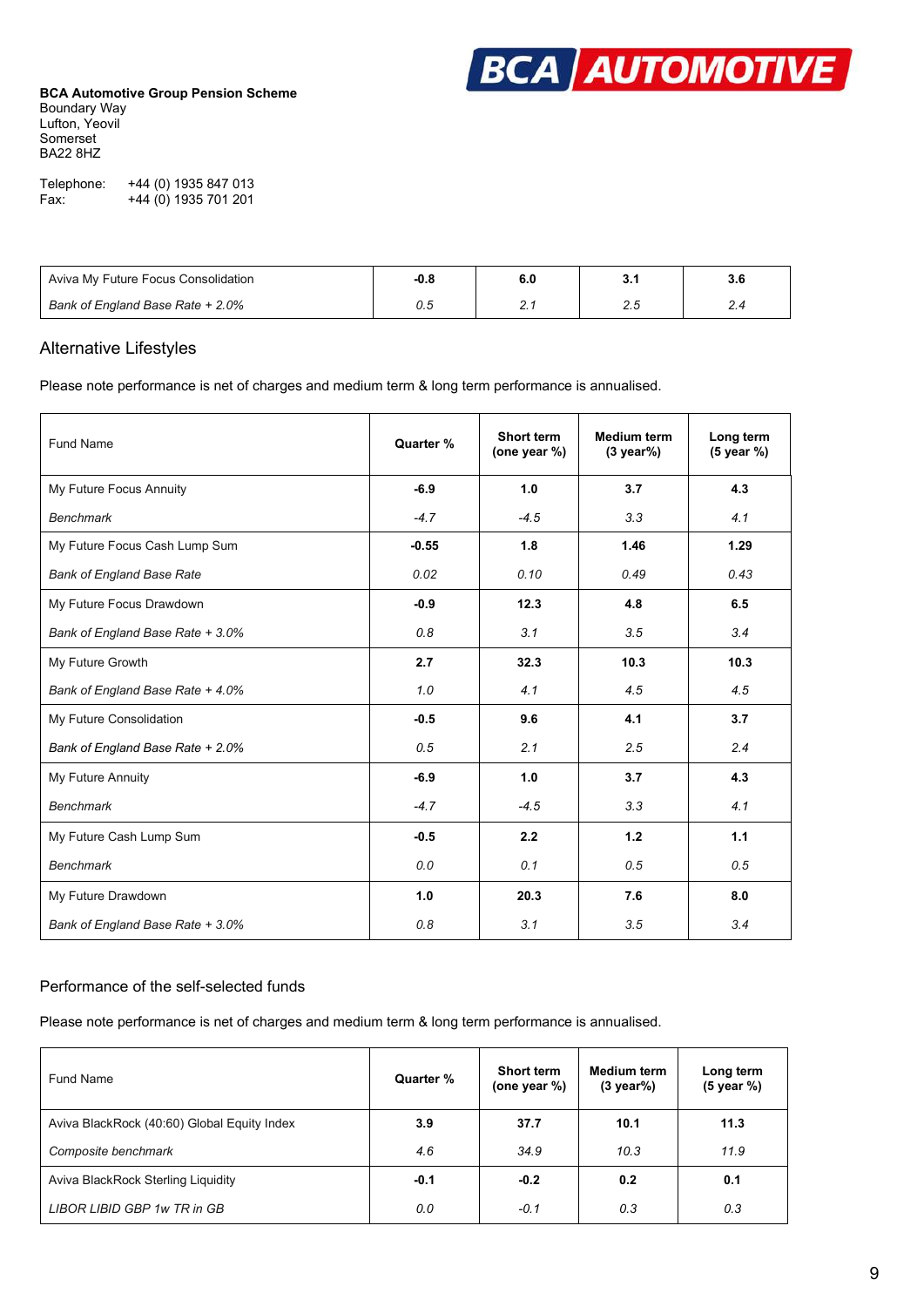

| Telephone: | +44 (0) 1935 847 013 |
|------------|----------------------|
| Fax:       | +44 (0) 1935 701 201 |

| BlackRock (60:40) Global Equity Index      | 3.2    | 35.3   | 6.5    | 8.7  |
|--------------------------------------------|--------|--------|--------|------|
| Composite benchmark                        | 4.5    | 32.7   | 6.8    | 9.5  |
| Aviva Cautious Managed                     | 0.0    | 19.1   | 4.8    | 5.7  |
| LIBOR GBP 3 Months + 2.5% TR in GB         | 0.6    | 2.6    | 3.1    | 3.0  |
| <b>Aviva Fixed Interest</b>                | $-5.4$ | 0.9    | 3.4    | 3.8  |
| Composite benchmark                        | $-5.7$ | 0.6    | 3.3    | 3.7  |
| Aviva Global Equity                        | 3.4    | 46.8   | 17.5   | 16.7 |
| MSCI World TR in GB (S)                    | 4.0    | 38.4   | 13.4   | 14.3 |
| Aviva Managed                              | 1.0    | 26.3   | 5.9    | 7.2  |
| LIBOR GBP 3 Months + 4% TR in GB           | 1.0    | 4.1    | 4.6    | 4.5  |
| Aviva Pre-retirement Fixed Interest        | $-7.3$ | $-1.2$ | 3.7    | 4.3  |
| FTSE Actuaries UK Conv. Gilts Over 15 Yr   | $-7.4$ | $-0.9$ | 3.9    | 4.6  |
| <b>Aviva Pension Property</b>              | 1.3    | 1.5    | 1.6    | 2.4  |
| n/a                                        | 1.0    | $-2.1$ | $-0.3$ | 1.5  |
| Aviva UK Equity                            | 4.2    | 34.7   | 4.5    | 7.0  |
| FTSE All Share                             | 5.2    | 26.7   | 3.2    | 6.3  |
| Aviva BlackRock UK Equity Index            | 4.2    | 31.8   | 3.3    | 5.8  |
| <b>FTSE All Share</b>                      | 5.4    | 28.8   | 3.3    | 6.5  |
| Aviva BlackRock World (Ex-UK) Equity Index | 3.7    | 41.7   | 14.6   | 14.9 |
| FTSE Developed Ex UK Index                 | 4.1    | 38.8   | 14.9   | 15.5 |
| Secure Growth                              | n/a    | n/a    | n/a    | n/a  |

### Trustee agreements

The Trustees have a policy of establishing agreements with all service providers. These vary from a formal scope of business outlining the services to be provided to a general appointment. In addition in December 2019 the Trustees formally set strategic investment objectives for the appointed investment advisers as required by the Competition and Markets Authority ("CMA") following a review of the investment consulting and fiduciary management markets.

### Trustees knowledge and understanding

The Trustees are required to have, or have access to, appropriate knowledge to run the Scheme effectively. This has been achieved during the Scheme year in a number of ways:

- New Trustees have one-to-one training with the Scheme secretary and if required attend a one day formal training course with the Scheme's professional advisers. This training covers Scheme specific information as well as pension and Trust law.
- Training sessions have been provided by our professional advisers at quarterly Trustees meetings. The topics covered include DB & DC Legislative changes, DB & DC investment concepts and market developments, DB Valuation processes, GDPR,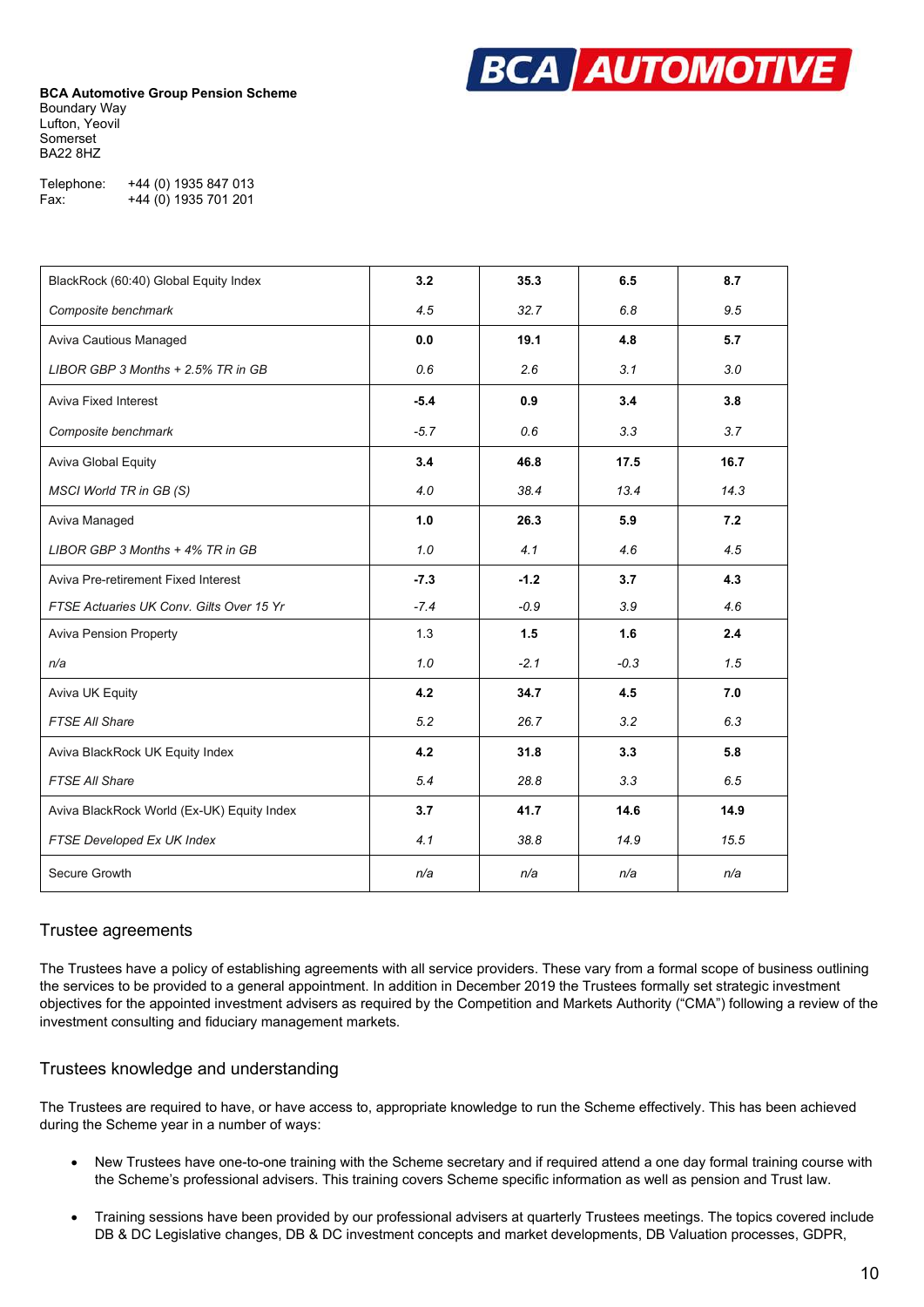

Telephone: +44 (0) 1935 847 013 Fax: +44 (0) 1935 701 201

> GMP equalisation, DC Value for members, Trust Deed & Rules changes, DC code 13 review, Statement of Investment Principles review and CMA investment adviser objective setting.

- Training requirements are assessed on an annual basis with assistance from our advisers. Our advisers also keep us up to date on developing issues. As a result of the ongoing training the Trustees have sufficient knowledge and understanding of relevant principles relating to the funding and investment of occupational schemes as well as the law relating to pensions and Trusts.
- The Trustees have relevant scheme specific documents available to them and have attained a good working knowledge of these. These documents include the Trust Deed and Rules, Statement of Investment Principles and relevant policy documents.
- The Trustee body includes two Trustees whose skills and experience has been gained from work on other schemes.
- The Trustees reviewed their training needs on an annual basis and a training log is maintained. The Trustees complete testing and are encouraged to self-assess areas they need to further their knowledge
- The Trustees have completed the Pension Regulator's Trustee Toolkit modules.
- In addition to the skills within the Trustee body, our appointed professional advisers supplement the knowledge of Scheme rules, policies and legislation to support Trustee decision making. For example:
	- Our investment advisers present their report reviewing the scheme's investment performance at each Trustees' meeting; and
	- The Scheme auditors meet each year with the Trustees to give feedback on the operational effectiveness of the Scheme's financial controls.
	- The Scheme's legal adviser supports and advises the Trustees and the Secretary to the Trustees on legal matters, attends the quarterly meetings when legal matters are on the agenda and is available to the Trustees to advise on the operation of the Scheme.

As a result of the activities described, and taking into account the professional advice available to the Trustees, I am confident that the combined knowledge and understanding of the Trustee body enables us to properly exercise our functions as Trustees. This ensures that the Scheme is managed effectively and efficiently, there are ongoing checks for compliance with legal and regulatory requirements and there is sufficient focus on member needs.

I confirm that the above statement has been produced by the Trustees to the best of our knowledge.

Signed for and on behalf the Trustees of the Scheme by

### **STEPHEN GUTTERIDGE**

Chair of Trustees Date: 23rd September 2021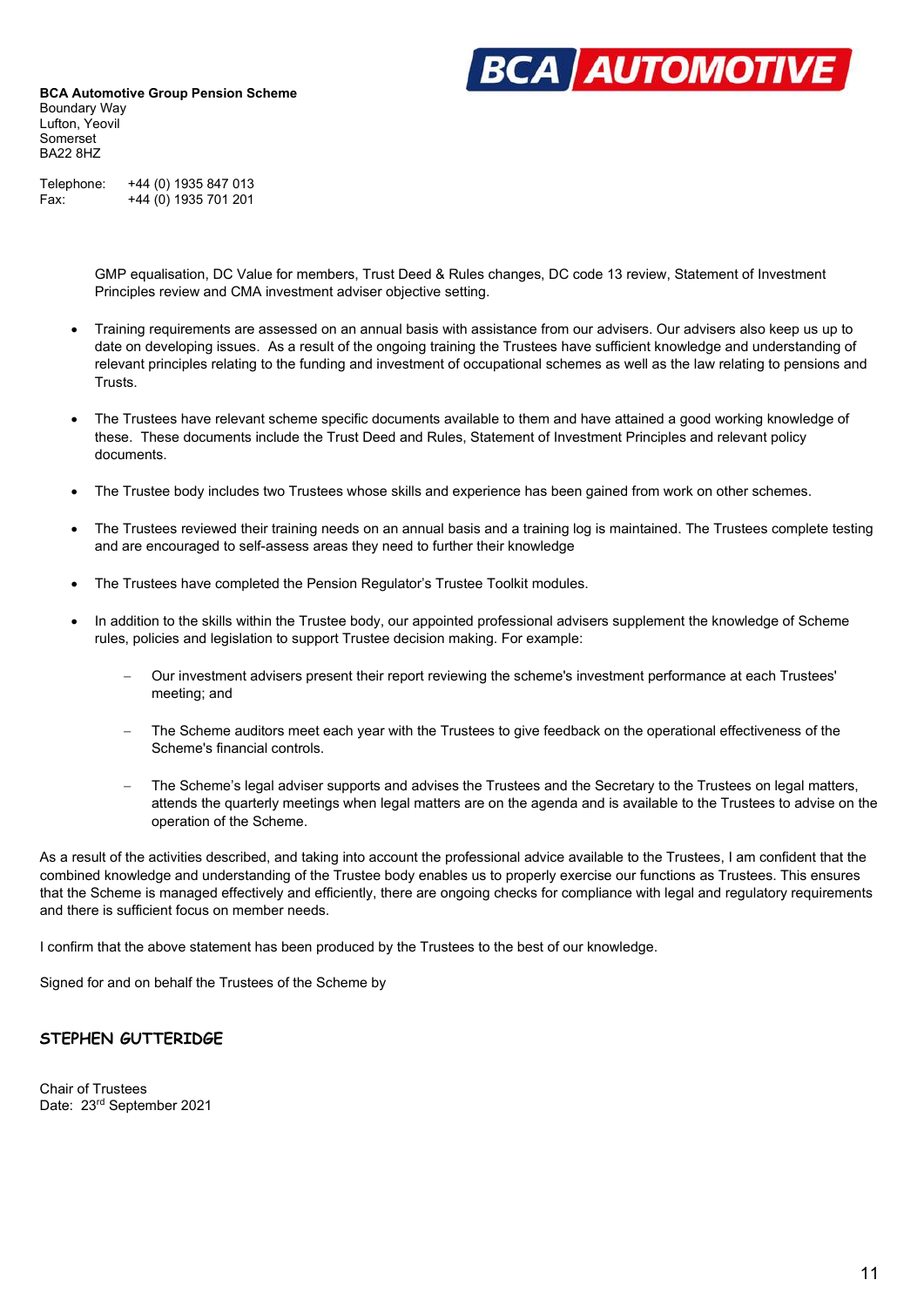

Telephone: +44 (0) 1935 847 013 Fax: +44 (0) 1935 701 201

### Appendix A – Statement of Investment **Principles**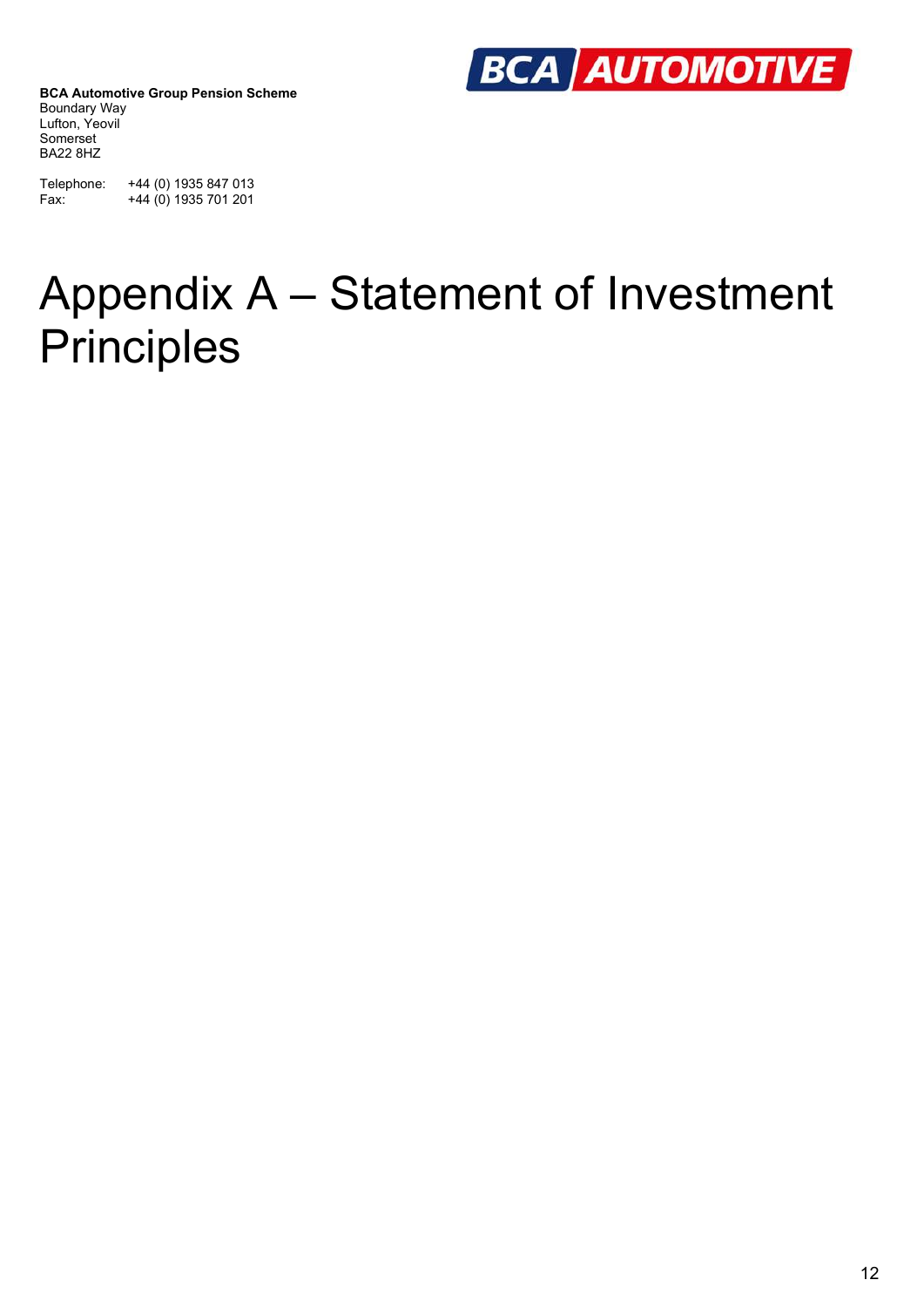

### **BCA Automotive Pension Scheme - Defined Contribution Benefits**

Statement of investment principles – September 2020



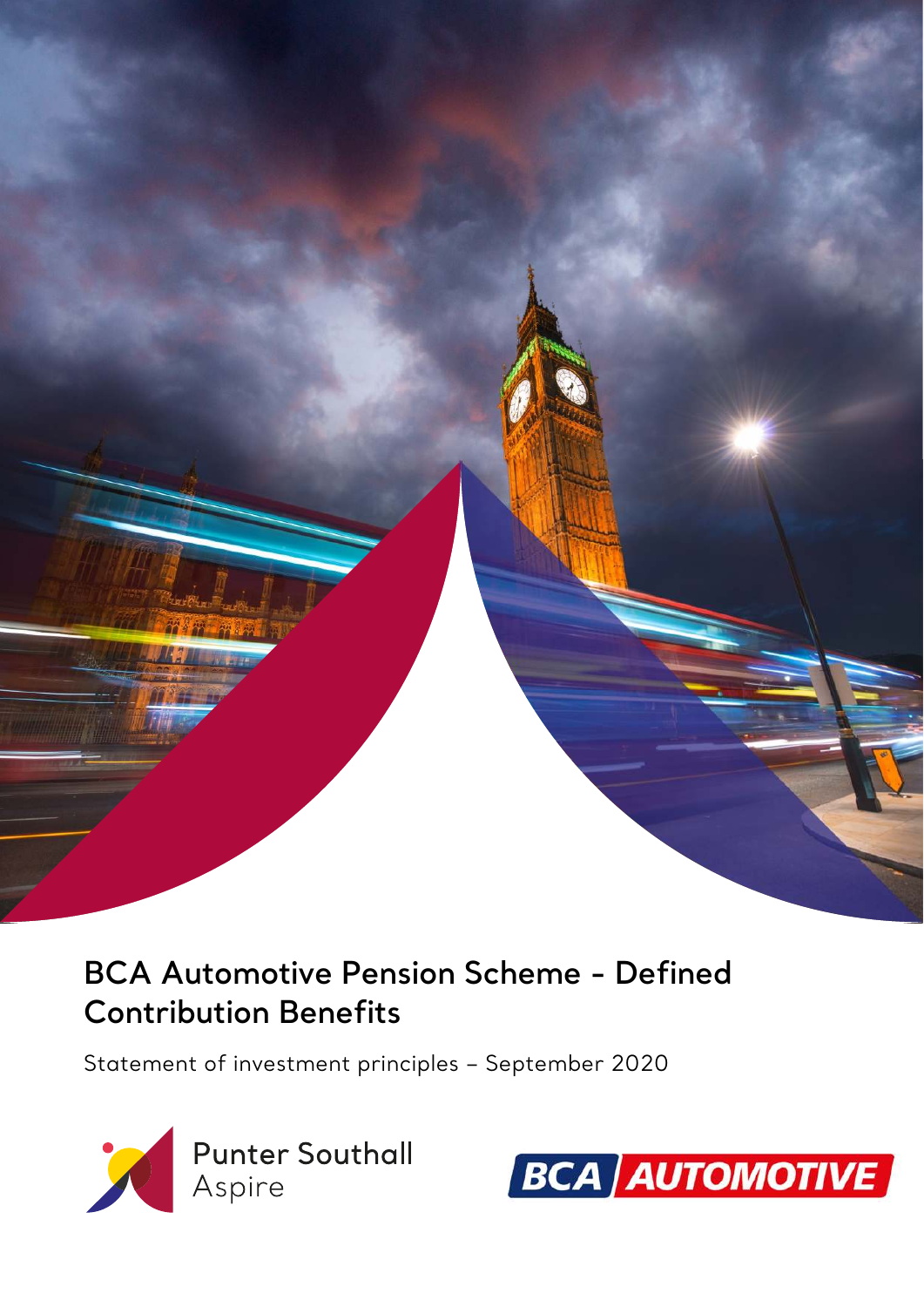### Contents. 1. Introduction 3 and 3 and 3 and 3 and 3 and 3 and 3 and 3 and 3 and 3 and 3 and 3 and 3 and 3 and 3 and 3 and 3 and 3 and 3 and 3 and 3 and 3 and 3 and 3 and 3 and 3 and 3 and 3 and 3 and 3 and 3 and 3 and 3 and 3 and 3 2. Scheme Governance 4 3. Risks 7 4. Investment aims and objectives 8 5. Responsible Investment, stewardship and Corporate Governance 9 6. Investment strategy 11 and 11 and 11 7. Monitoring 18 and 18 and 18 and 18 and 18 and 18 and 18 and 18 and 18 and 18 and 18 and 18 and 18 and 18 and 8. Charges 20 and 20 and 20 and 20 and 20 and 20 and 20 and 20 and 20 and 20 and 20 and 20 and 20 and 20 and 20 9. Declaration 22

Punter Southall Aspire is a trading name of Punter Southall Defined Contribution Consulting Limited. Punter Southall Defined Contribution Consulting Limited is authorised and regulated by the Financial Conduct Authority (FCA) with FCA reference number 121328

Registered office: 11 Strand London WC2N 5HR

Registered in England and Wales No 0873463

VAT registration No. 782601821.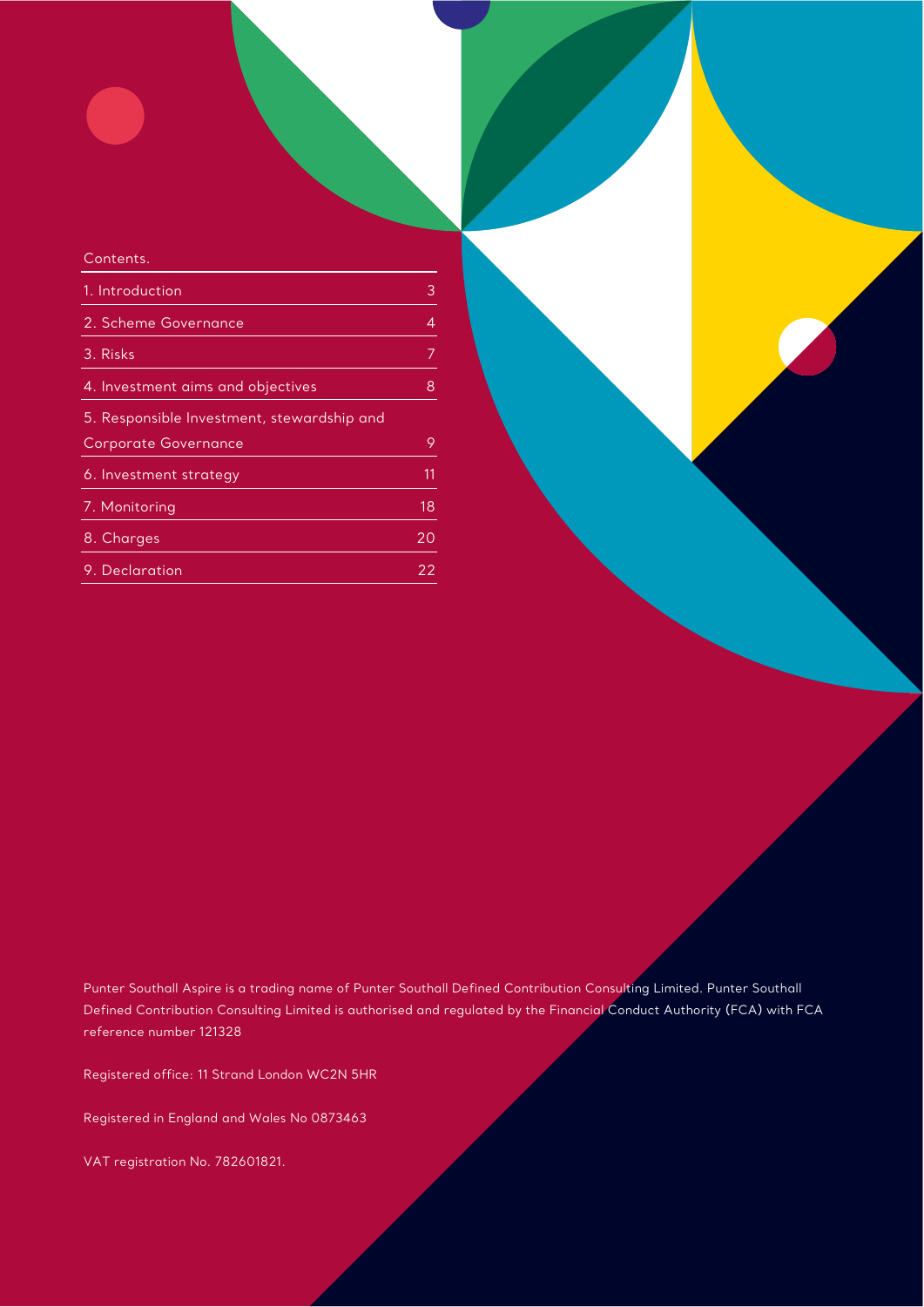

### Introduction

This document constitutes the Statement of Investment Principles (the SIP) required under Section 35 of the Pensions Act 1995 for the BCA Automotive Pension Scheme (the "Scheme") relating to the Defined Contribution ("DC") sections of the Scheme namely NGP2 (F69428) and NGP3 (F69446). The SIP also reflects the requirements of Occupational Pension Schemes (Investment) Regulations 2005.

The SIP applies from 1 September 2020.

The DC Sections are defined contribution (also known as money purchase) arrangements that operate for the exclusive purpose of providing retirement benefits and death benefits to eligible participants and beneficiaries and are registered with HMRC under the Finance Act 2004.

The member's retirement benefits depend on:

- (i) The level of contributions made by or in respect of the member.
- (ii) The investment return achieved by the selected unitised fund.
- (iii) When and how members choose to access their accumulated fund.

Before preparing this SIP, the Scheme Trustees confirm that they have consulted with the Scheme's Principal Employer, Walon Limited. The Trustees have also considered advice from their appointed Investment Advisor.

The DC sections are invested in a core selection of funds which are provided by Aviva (the Scheme's current Provider and investment platform provider), and are wholly-insured arrangements which have no investments other than earmarked policies.

The Trustees are responsible for the investment of the DC assets and arranging administration of these policies. Where the Trustees are required to make an investment decision, they will first receive written advice from an Investment Adviser. The Trustees believe that this, together with their own expertise, ensures that they are appropriately familiar with the issues concerned.

The Trustees believe the Investment Adviser, Punter Southall Aspire, to be qualified by their ability in, and practical experience of, financial matters and to have the appropriate knowledge and experience of the investment arrangements that the Scheme requires.

The SIP will be reviewed at least every three years, or following any significant change in investment policy.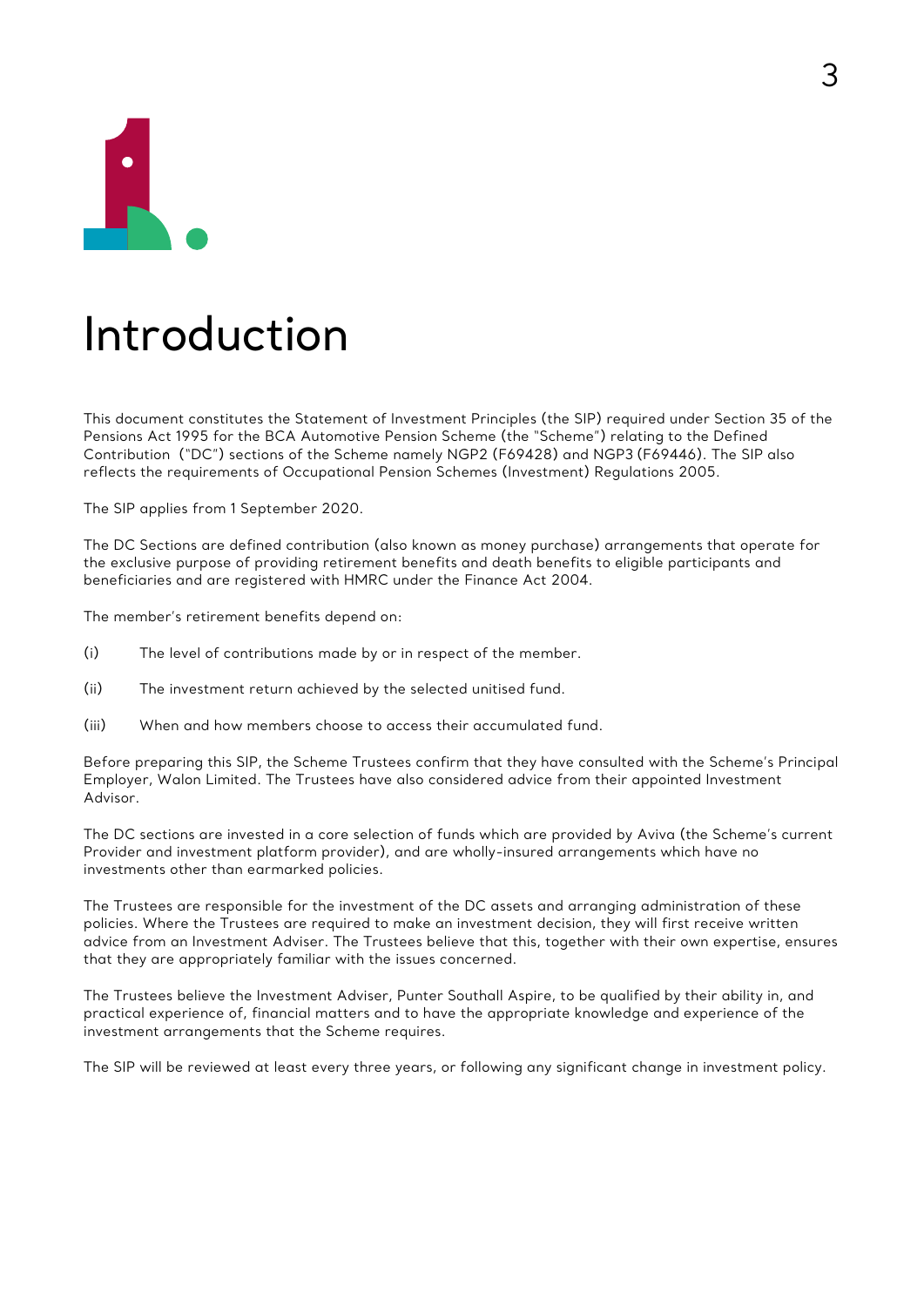

 $\varDelta$ 

### Scheme governance

The Trustees consider that the following governance structure is appropriate for the DC sections, since it enables the Trustees to retain the decision-making role on the investments available to members, while delegating the day-to-day aspects to Aviva as appropriate.

### **Trustees**

The Trustees are responsible for, amongst other things:

- Reviewing from time to time (at least every three years, or following any significant change in investment policy) the content of this SIP and modifying it if deemed appropriate in consultation with the Principal Employer and on advice from an Investment Adviser.
- Reviewing the investment options and the performance of the available funds at least every three years or following significant change in investment policy, or the demographic profile of relevant members.
- Assessing the quality of the performance and processes of Aviva by means of regular reviews of the investment results of each fund through meetings and written reports in consultation with an Investment Adviser.
- Appointing and dismissing of an Investment Platform Provider (currently Aviva) on advice from an Investment Adviser.
- Assessing the ongoing effectiveness of an Investment Adviser.
- Consulting with the Principal Employer when reviewing investment policy issues.
- Monitoring compliance of the investments with the SIP on an ongoing basis.
- Providing any appointed organisations/individuals with a copy of the SIP, where appropriate.

The Trustees consider that they have sufficient skills and investment knowledge to give appropriate focus to investment issues without appointing a separate investment sub-committee.

#### Investment Platform provider

The Investment Platform provider – Aviva - will be responsible for, amongst other things:

- At their discretion, but within the guidelines agreed with the Trustees, selecting and undertaking transactions in specific investments within each fund.
- Acting in accordance with the principles set out in the SIP.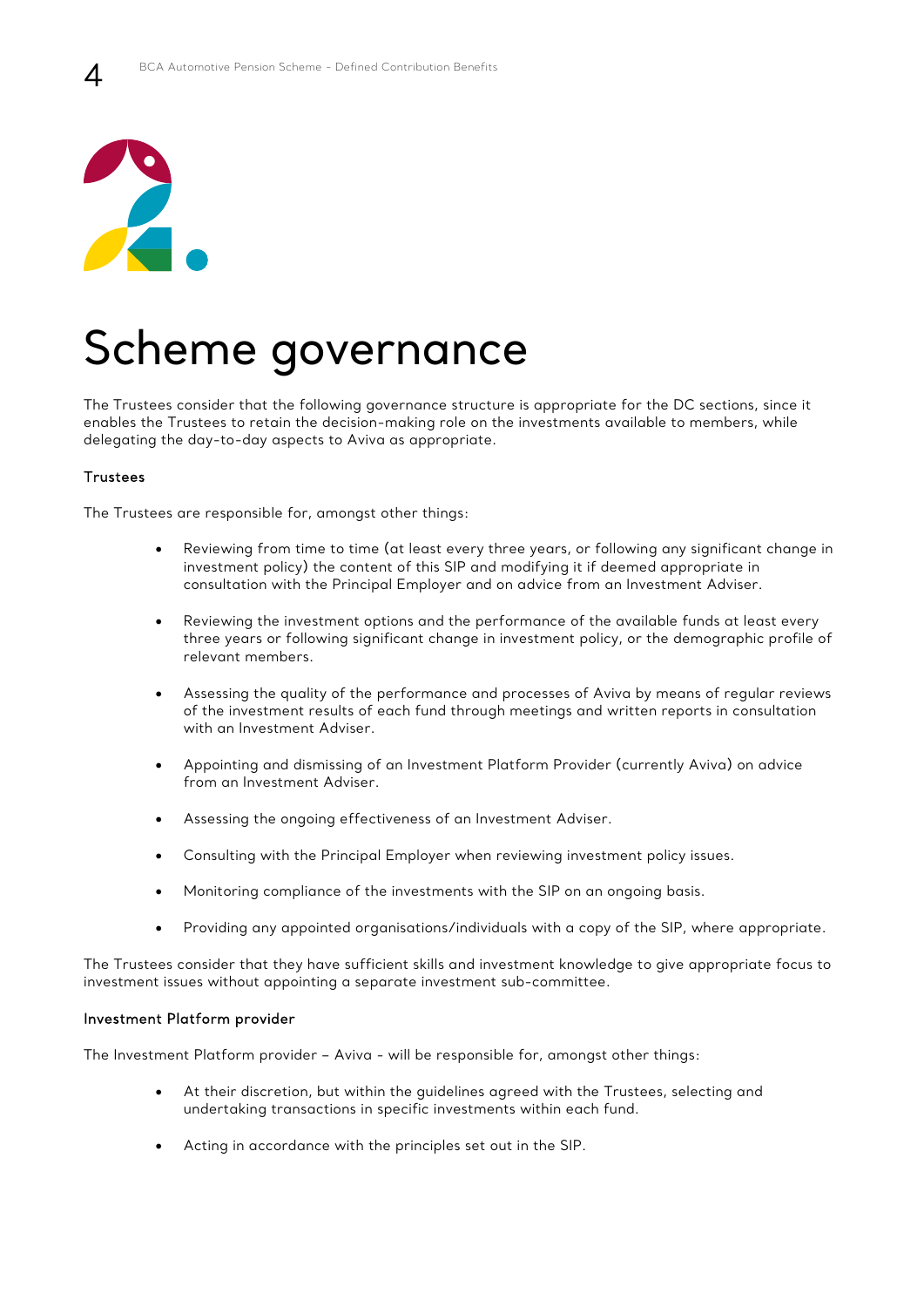- Providing administration for the DC sections on behalf of the Trustees, including investment of members' contributions in their chosen funds and providing information to the Trustees in an agreed format.
- Providing the Trustees with sufficient information to facilitate the review of their activities, including:
	- Performance and rationale behind past and future strategy for each fund.
	- $-$  A full valuation of the assets.
	- A transaction report which includes details of any transaction costs.
- Informing the Trustees immediately of:
	- Any breach of this SIP.
	- Any serious breach of internal operating procedures.
	- Any material change in the knowledge and experience of those involved in the Scheme's investment options.

### Investment Manager

Each fund made available will be overseen by an Investment Manager, the manager will be responsible for, amongst other things:

- At its discretion, but within the guidelines agreed with the Trustees, selecting and undertaking transactions in specific investments within each fund
- Acting in accordance with the defined objective and mandate of the fund
- Providing the Trustees through the Investment Platform provider, with sufficient information to facilitate the review of their activities, including:
	- Performance and rationale behind past and future strategy for each fund,
	- A full valuation of the assets
	- A transaction report which includes details of any transaction costs
- Informing the Trustees through the Investment Platform provider or Investment Adviser immediately of:
	- Any change of fund objective
	- Any serious breach of internal operating procedures
	- Any material change in the knowledge and experience of those involved in the Scheme's investment options

The investment manager is remunerated implicitly through the annual management charge met by the members of the Scheme. The Trustees ensure that the managers continues to deliver in line with the policies established in this Statement of Investment Principles, including ensuring decisions are made over an appropriate time horizon and with appropriate consideration of non-financial matters through its monitoring of the investment manager set out in Section 7.

The current investment managers are:

Aviva Investors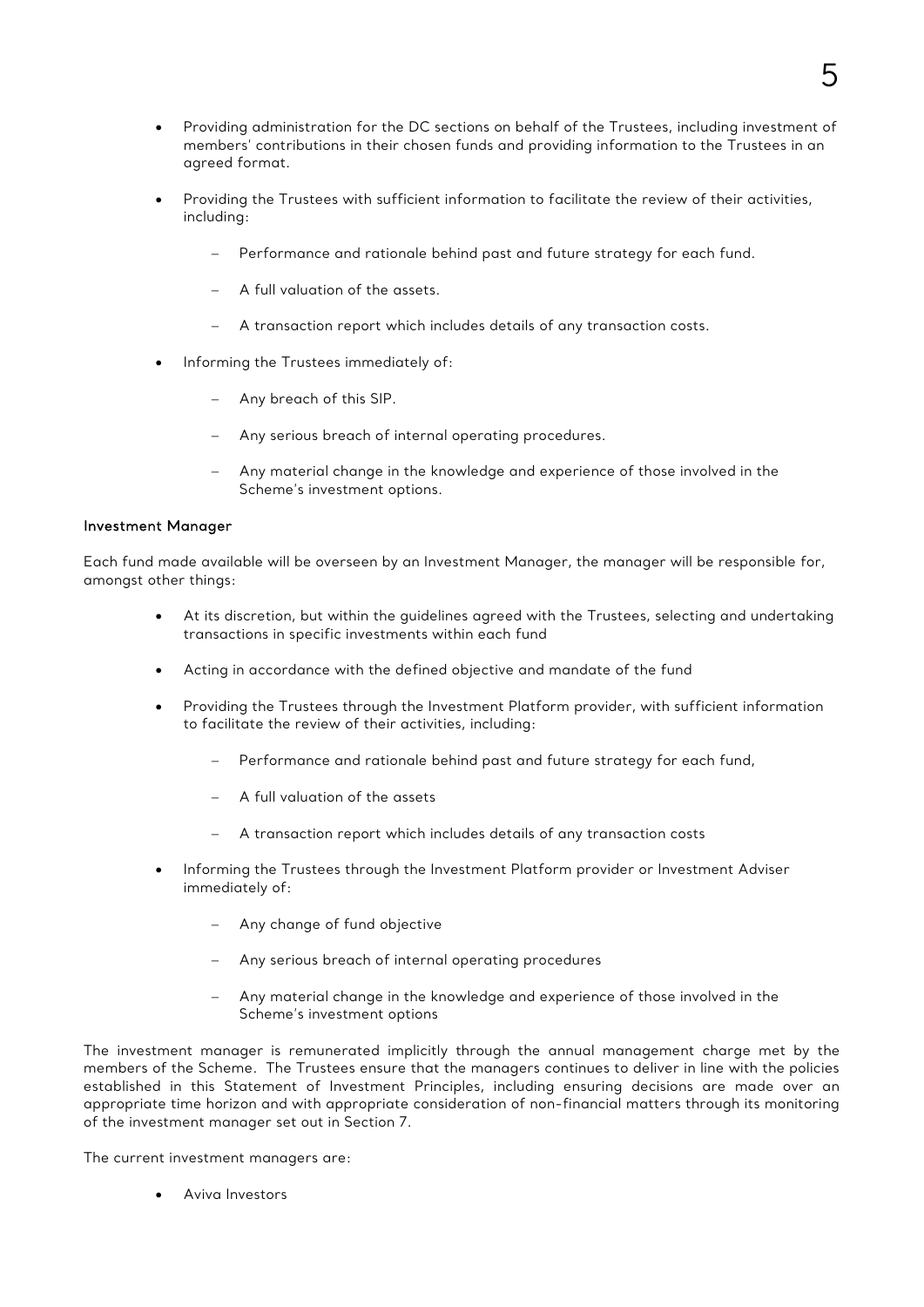

- BlackRock
- $\bullet$  LGIM

These arrangements are ongoing and are anticipated to remain in place for the duration of the Scheme but subject to ongoing monitoring and reviews by the Trustees.

#### Investment Adviser

An Investment Adviser would be responsible for, amongst other things:

- Participating with the Trustees in reviews of the SIP.
- Advising the Trustees how any changes, such as in the membership and legislation, may affect the manner in which the assets should be invested.
- Advising the Trustees of any changes relating to the Investment Platform Provider and other investment providers that could affect the interests of the Scheme.
- Assisting the Trustees with monitoring the Investment Platform Provider and arrangements.
- Discussing with the Trustees any changes in the investment environment that could either present opportunities or problems for the DC sections.
- Undertaking reviews of the DC investment arrangements when requested by the Trustees including reviews of the investment options and current Investment Platform Provider, and selection of new provider(s) as appropriate.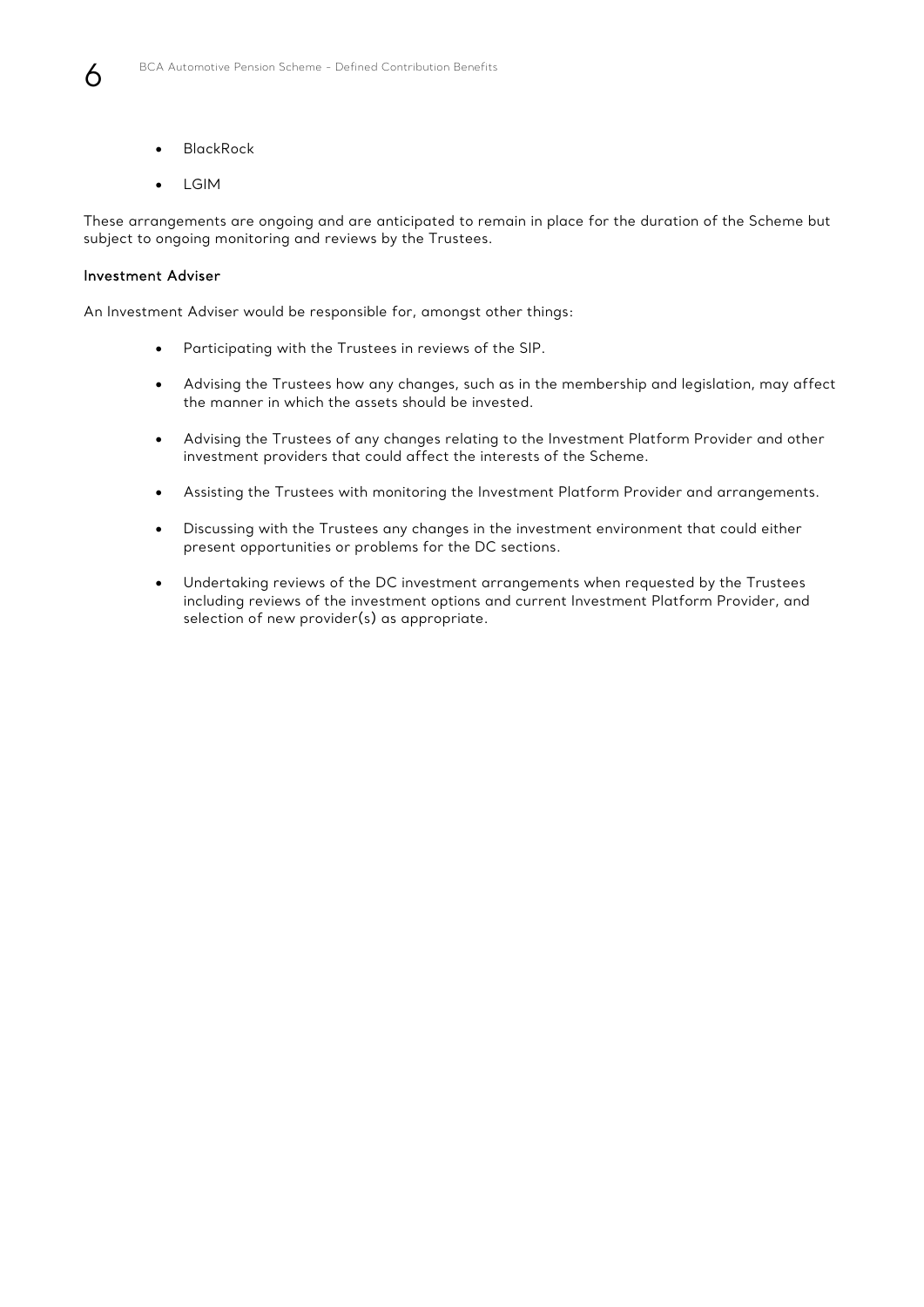

The Trustees recognise a number of risks involved in the investment of DC assets.

Defined contribution members face four key risks:

- Inflation risk the risk that the purchasing power of their retirement pot is not maintained.
- Pension income risk the risk that the value of pension benefits (or annuity) that can be provided by a given retirement pot amount is not maintained.
- Investment risk the risk that the value of their retirement pot may fall in value. (This is most important to members approaching retirement who may not have sufficient time to regain the value of investments).
- Opportunity risk the risk that members take insufficient investment risk, especially at younger ages, which results in a smaller pot of money with which to provide benefits.

The importance of each risk varies with time. Inflation is important throughout the savings period. Pension income and investment risks become increasingly significant as retirement approaches. The Trustees mitigate these risks through making available a range of investment options to members with a range of risk and return profiles.

Other risks involved in the investment of assets include the following:

- Underperformance risk the risk that a fund does not perform in line with its objective addressed through monitoring the performance of the Investment Platform Provider and taking necessary action when this is not satisfactory.
- Transaction costs this risk includes the potential impact of inefficient or expensive trading which through the cost of completing a transaction detract from the performance of the fund. Transaction costs are closely monitored by the investment adviser and are detailed in the annual chairman's statement.
- Communication risk the risk that communications (or the lack of communications) to members lead to poor decisions being made - addressed through the Trustees regularly monitoring member communications and updating them, where appropriate, as part of the ongoing governance of the Scheme.
- Inappropriate member decision addressed through communications to members and highlighting the benefits of members seeking financial advice.
- Organisational risk addressed through regular monitoring of the Investment Platform Provider and Investment Adviser.
- Country/political risk the risk of an adverse influence on investment values from political intervention is reduced by offering investment options for members to achieve diversification across several countries.

The Trustees will have regard for these risks when determining investment strategy and will keep these risks under regular review.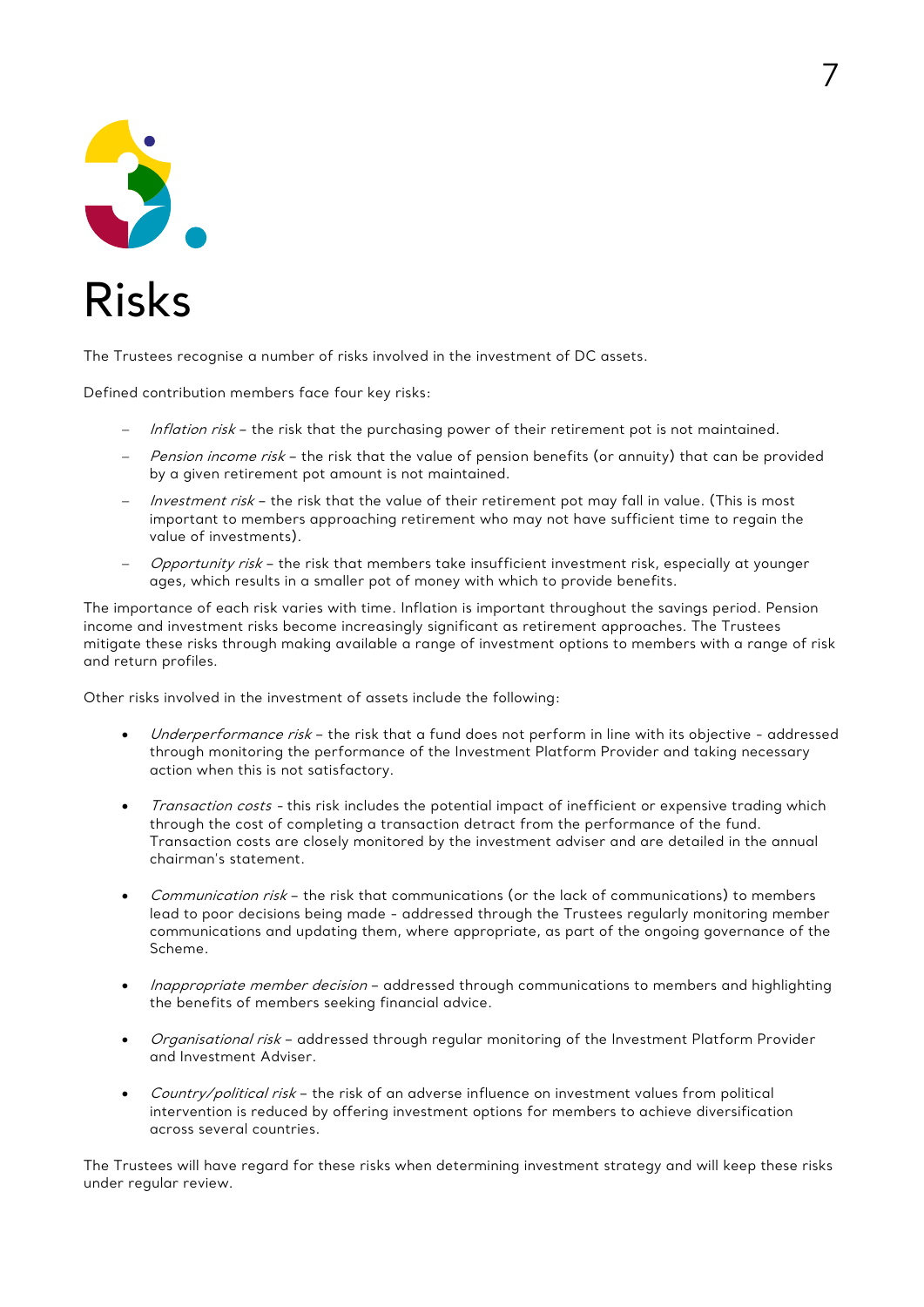

8

### Investment aims and objectives

The Trustees aims and objectives are:

- To ensure that a sufficiently diverse choice of investment funds are available to members
- To ensure that the range of funds includes those that aim to provide:
	- good long-term real rates of return (i.e. in excess of price and wage inflation) so that the value of members' assets is maximised.
	- protection for members' accumulated assets against sudden (and sustained) reductions in capital values or in the amount of pension that can be purchased.
- To allow members sufficient choice to tailor their investments in line with their own personal and financial circumstances.
- To offer a number of funds that will perform in line with the chosen benchmark over rolling three-year periods.
- To consider the cost and complexity of the Scheme in terms of administration and communication.

Following reviews of the Scheme's investments, the Trustees and their Investment Adviser, identified that:

- The current scheme membership profile can be considered to be relatively "financially unsophisticated" and risk averse. The membership, in the main, behaves as per expectation.
- The membership of the Scheme is relatively pensions mature with over half of all members aged 50 or above. There are no members aged under 30. The Scheme allows new joiners by invitation only.
- The previous default investment strategy targeted the purchase of an annuity at retirement. In view of pension freedoms, introduced after the 2015 Budget; the review completed in November 2017 deemed this to no longer be suitable for the Scheme membership and recommended the default investment strategy targets a flexible outcome.
- Investment returns should therefore continue to be targeted within a more sophisticated risk managed strategy which can effectively manage risk to avoid large swings in value that may cause members to lose confidence.
- The Trustees have a desire to offer cost effective alternatives for the Scheme members.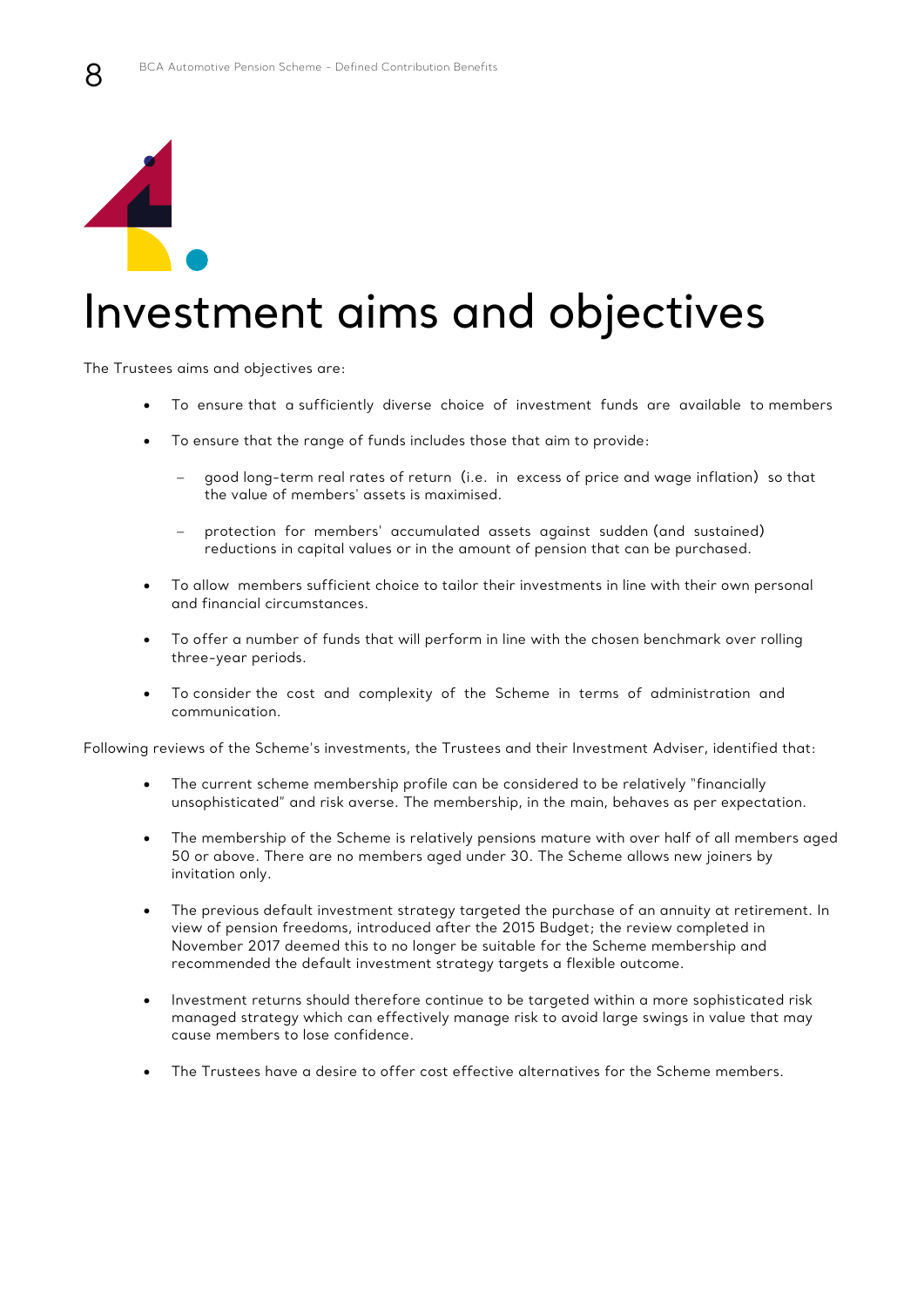

# Responsible Investment, Stewardship and Corporate Governance

The Trustees believe that good stewardship can enhance long-term portfolio performance, and is therefore in the best interests of the Scheme beneficiaries and aligned with fiduciary duty.

The Trustees believe that environmental, social and corporate governance ("ESG") issues can affect the performance as part of investment portfolios and should therefore be considered during the Scheme's DC Section investment selection and monitoring process.

When reviewing and selecting investment funds, strategies and managers the Trustees have considered a range of relevant matters including financially material considerations and the impact they may have over the time horizon of the Scheme. It is the Trustees view that an appropriate time horizon would be the period of time until a member draws their benefits. For those members further from retirement this time horizon could be 30 years. Over this period the Trustees acknowledge that environmental issues including climate change may have an impact on investment performance.

At present, the policy is to delegate the considerations of the long-term financial impact of these issues to the investment manager(s). The Trustees have reviewed the managers' processes to ensure these include engagement with relevant persons including companies invested in, other holders of those investments including equity and debt, and other key stakeholders.

When reviewing, selecting and monitoring funds and managers, the Trustees have also considered the means by which the manager takes into account the capital structure of an issuer of debt or equity and how any conflicts, real or potential, are managed. This is to ensure members' needs and the security of assets underpinning members' investments is robust.

The Trustees acknowledge that, from time to time, a conflict of interest may arise between key stakeholders regarding the Scheme's underlying investments. An example may be that the investment manager may take a position in the market that is at odds with the sponsoring employer. The Trustees will manage these conflicts through ensuring they continue to act in the best interest of its membership by engaging with the investment manager. The Trustees delegate the day to day performance of the fund to the fund manager and will continue to do so as long as this aligns to the policies set out in the SIP.

The Trustees are also aware that some members will have further views on investment matters including investing in line with an ethical or religious mandate. The Trustees do not believe that the current membership desires a specific fund to meet ethical or religious needs but will continue to review this position as part of its investment fund review process.

The Trustees have given their investment managers full discretion when evaluating ESG issues and in exercising rights and stewardship obligations relating to the Scheme's investments.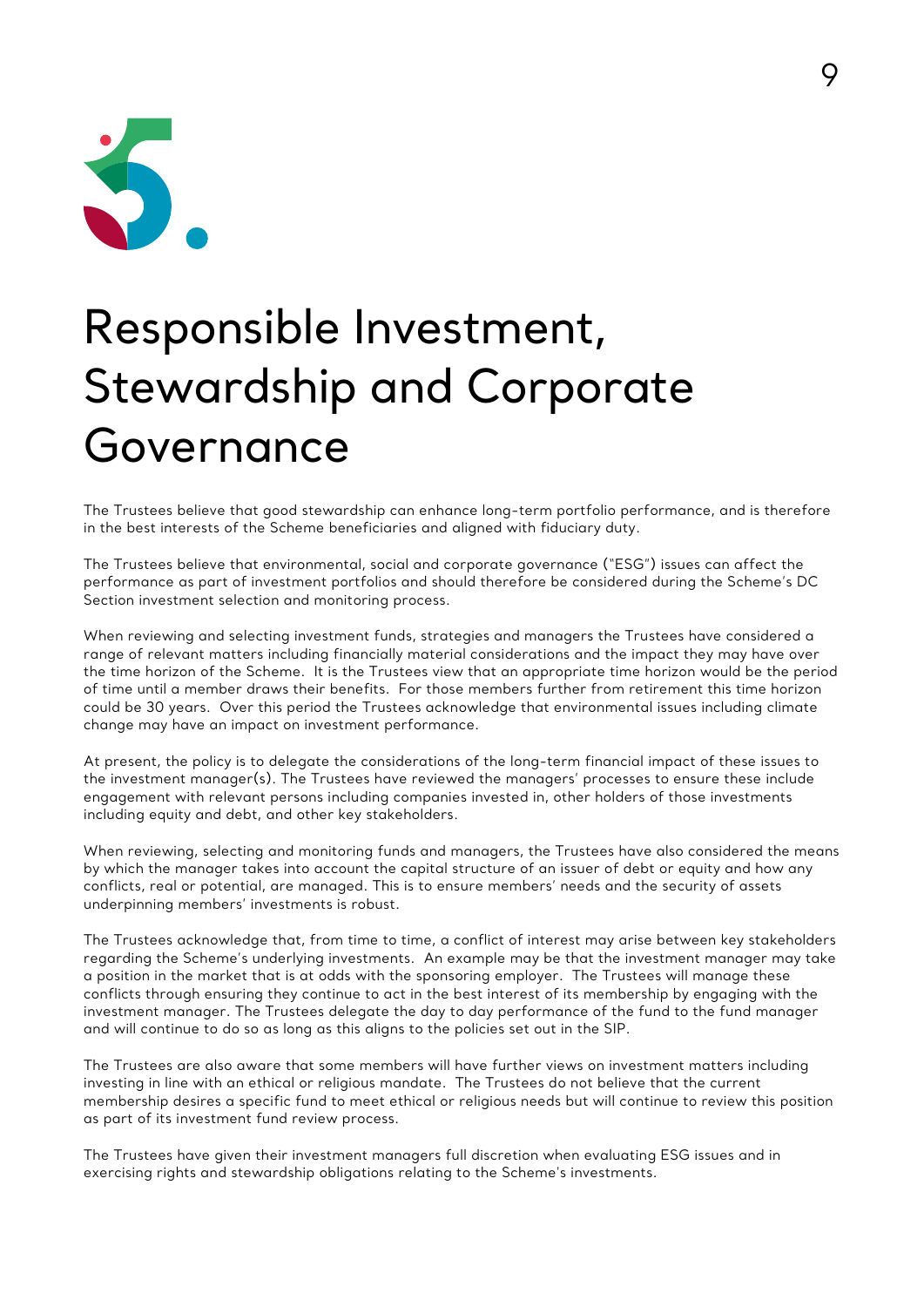It is accepted that collective or pooled investments will be governed by the individual policies of the investment managers. The Scheme's investment managers exercise voting rights and undertake engagement in accordance with their own policies. The Trustees request information from investment managers on how they exercise their voting rights and whether these are used to positively influence businesses invested in through the pooled investment vehicle. The Trustees review this on an annual basis to reaffirm that the managers views continue to align with the Trustees.

The Scheme's equity managers who are authorised in the UK are expected to report on their compliance with the UK Stewardship Code on an annual basis.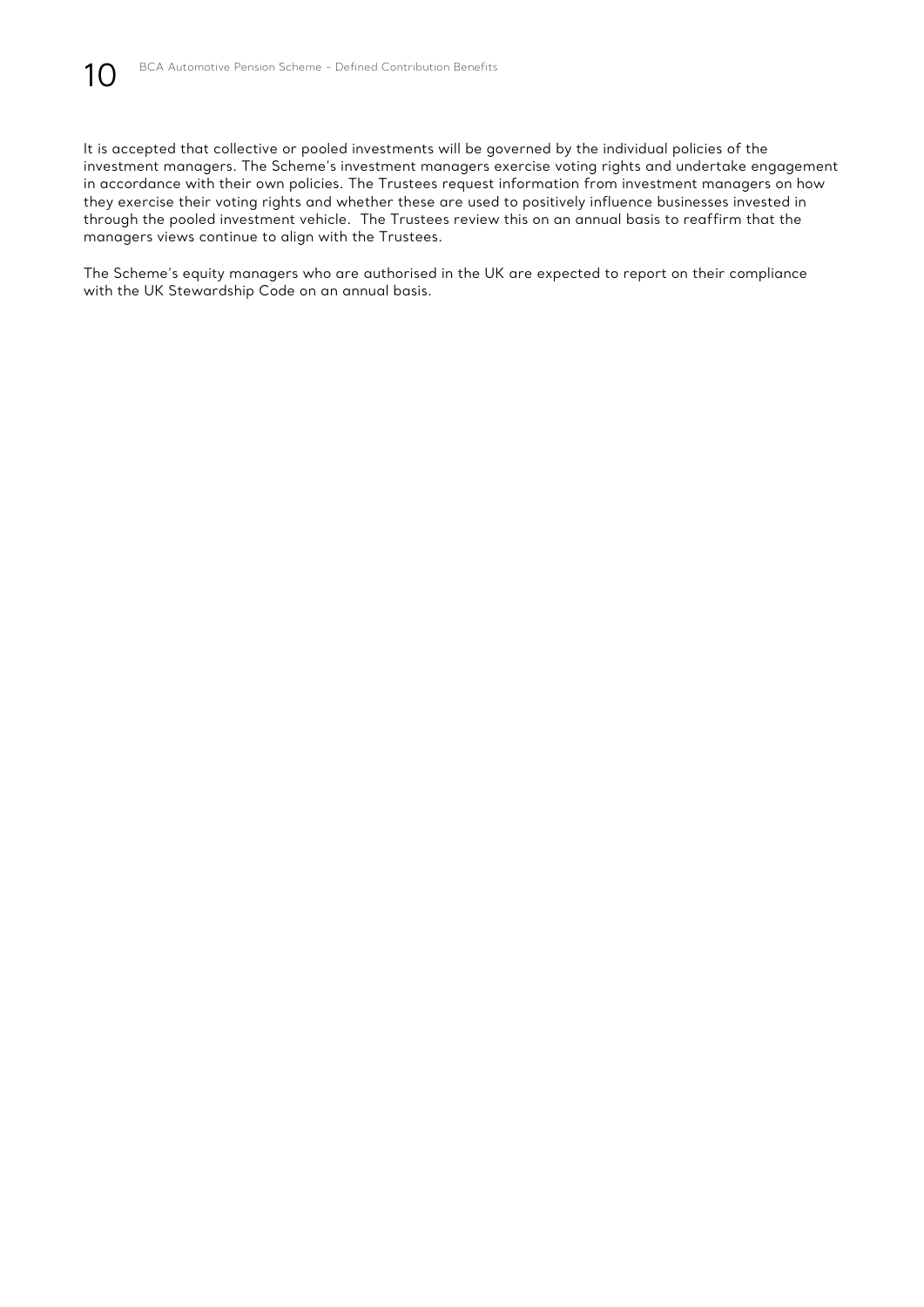

### Investment Strategy

Having considered advice from the Investment Adviser, and having regard for the risks and the aims and objectives in sections 3, 4 and 5, the Trustees have selected a long-term insurance policy with the Investment Platform provider, Aviva, which allows them to make available a default investment strategy and a number of alternative investment funds. Members can choose to invest their contributions in one or more of the alternative investment funds.

The Investment Platform provider is also the scheme administrator and acts on the Trustees' behalf to ensure that each member's funds are invested in accordance with the investment options selected by the members.

There is no single investment product that manages all of the key risks. Of the major asset classes, equities have traditionally been used to provide the most effective means of managing inflation risk. Fixed interest and index-linked securities are most effective for managing pension purchase risk. Cash is effective at managing investment risk but does not manage inflation risk.

The varying nature of the risks faced by a defined contribution plan member through time means that no single investment product will adequately meet the needs of the investor throughout the investing period. Therefore, the Trustees have taken advice from the Investment Adviser to ensure that a suitable default investment strategy and range of alternative investment funds is offered to members for effective management of the risks faced.

The Trustees' policy on risk is to provide members with a range of investment options into which they may direct their contributions so as to allow each member to determine the appropriate mix of investments based on their own attitude to risk, term to retirement and investment objective, while providing a default investment strategy option that meets the Trustees' aims and objectives.

### Default investment strategy

Folllowing advice from the Trustees Investment adviser, Punter Southall Aspire, in November 2017 and subsequently reviewed in October 2019 the Trustees selected the Aviva My Future Focus. This fund was implemented in October 2019 to replace the Aviva My Future Plus Lifetime Default

### The objectives of the default investment strategy:

When further from retirement the fund aims to grow the value of members' pension savings ahead of inflation over the long-term.

During the 10 year period leading up to the member's Selected Retirement Date, the pension fund within the default investment strategy is moved from investments with a greater exposure to the stock market into more cautious investments. This aims to reduce the member's exposure to risk from stock market fluctuations. This programme is designed to reflect the new pension freedoms, by no longer targeting the purchase of an annuity, whilst also achieving long term growth for members at acceptable levels of risk and charges.

The table below illustrates the lifestyle glide path and the phasing in the 10 year period to scheme retirement date.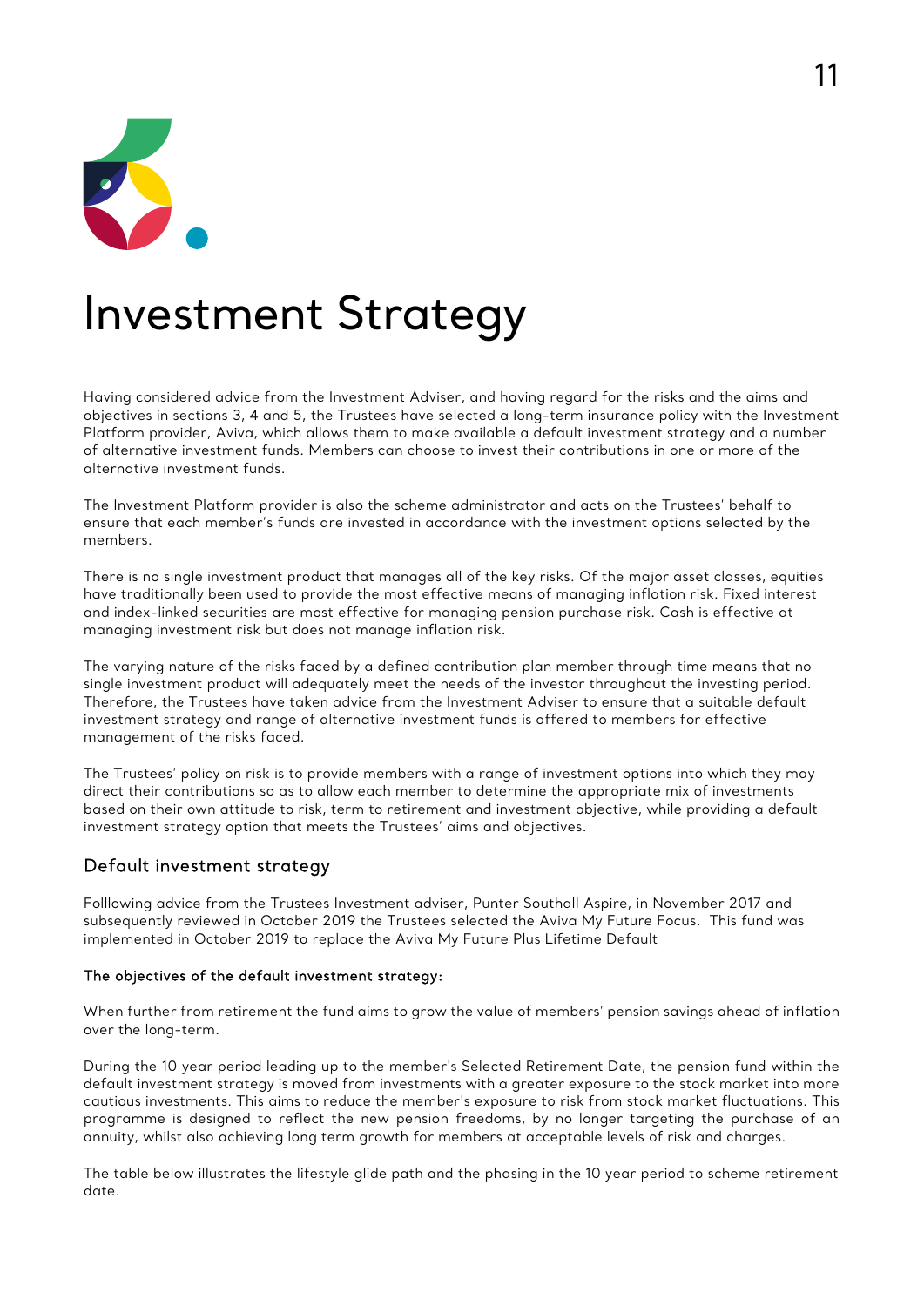

### The My Future Focus Growth Fund

The fund aims to provide long term growth, through exposure to a range of asset classes that can include, but are not limited to, equities, fixed interest, cash and property. It may also use derivatives for investment purposes. The fund targets volatility of 75% of Global Equities (as measured on a rolling 5-year basis).

### The My Future Focus Consolidation Fund

The fund aims to provide growth with a reduced level of risk, through exposure to a range of asset classes that can include, but are not limited to, equities, fixed interest, cash and property. It may also use derivatives for investment purposes. The fund targets volatility of 25% of Global Equities (as measured on a rolling 5 year basis).

### Key features of the default fund:

- Strategic asset allocation provided by Aviva Investors' multi-asset team.
- Dynamic (tactical) asset allocation provided by Aviva Investors in line with house view generated on a quarterly basis.
- An implementation team used for portfolio construction to ensure risks are managed and trades are placed in an cost effective manner.
- Asset allocation reflects volatility targets Growth 75% of global equity volatility / Consolidation 25% of global equity volatility.
- Passive exposure to developed market equity and bonds; emerging market equities and bonds, commodities and high yield debt.
- Default investment strategy that can be characterised as 'universal,' with options alongside that target annuity purchase, cash withdrawal and drawdown utilising a 10-year glidepath.
- ESG considerations are intergrated in Aviva Investors' active management process. Aviva Investors take an active approach to stewardship to promote good practice among those companies it invests in.

### Benchmarks

The benchmarks are set in line with the long-term volatility measure for these funds. The benchmarks are intended to be closely aligned to the asset allocation of the funds, and reflect their relative performance. The benchmarks are outlined in the table below: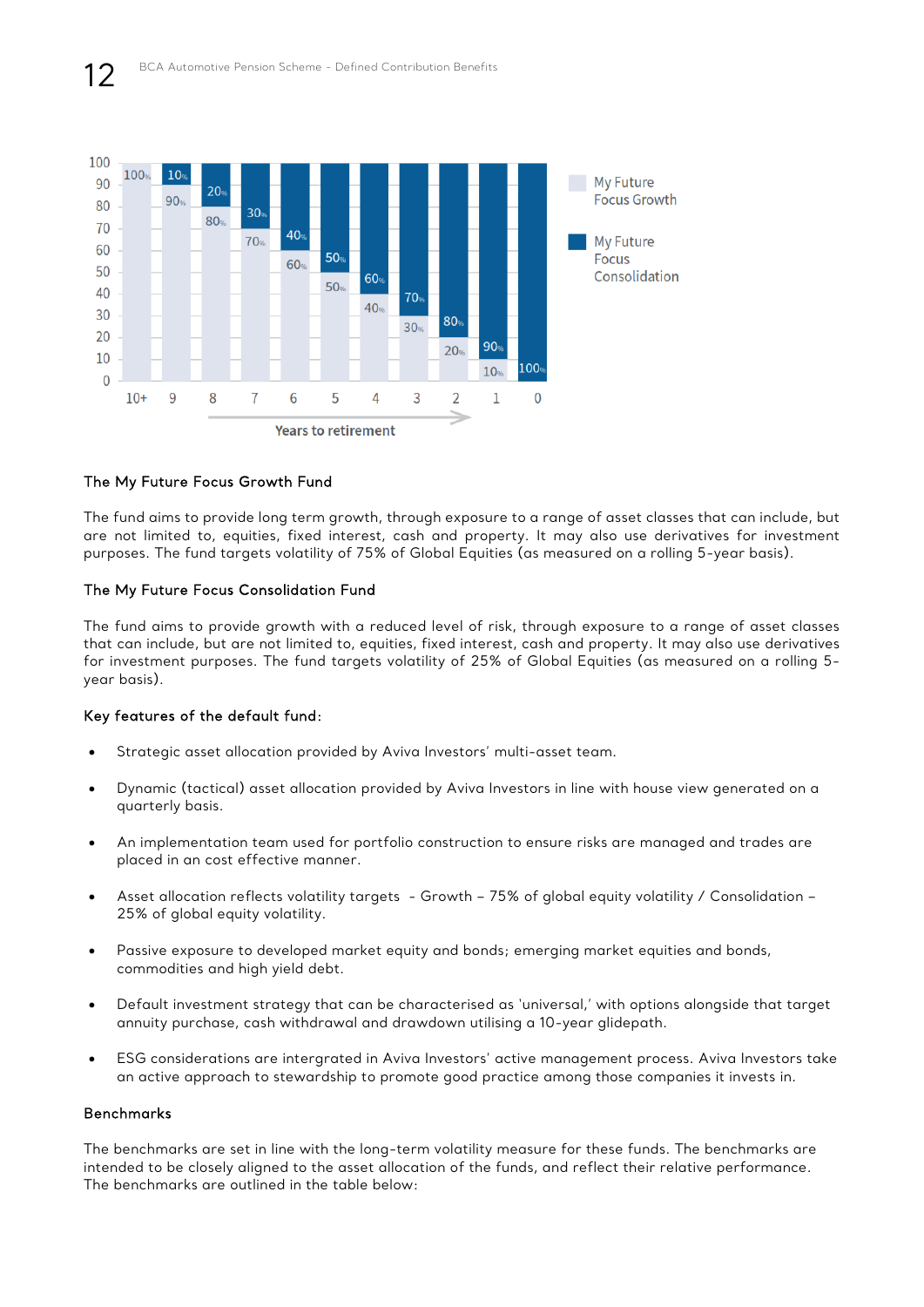| Fund                             | <b>Benchmark</b>                                                                                                      |
|----------------------------------|-----------------------------------------------------------------------------------------------------------------------|
| My Future Focus<br>Growth        | Primary: Bank of England base rate +4%<br>Secondary: 75% FTSE World 25% BofA ML<br><b>Sterling Broad Market Index</b> |
| My Future Focus<br>Consolidation | Primary: Bank of England base rate +2%<br>Secondary: 25% FTSE World 75% BofA ML<br><b>Sterling Broad Market Index</b> |

### Alternative lifestyle strategies - The My Future Focus lifestyling solutions

Currently available under the Scheme on a self-select basis, are three alternative lifestyling solutions, which are designed to cater for different objectives at retirement i.e. an annuity purchase, drawdown or taking the fund as a cash lump sum. The funds used are:

- My Future Focus Target Annuity
- My Future Focus Target Drawdown
- My Future Focus Target Cash Lump Sum

### My Future Focus Target Annuity

The fund is designed for members approaching retirement and considering buying a fixed (or level ) annuity. The fund will predominantly invest in UK Government and corporate bonds. Derivatives may be used by the underlying fund(s) for investment purposes.



### My Future Focus Target Drawdown

The fund aims to provide an appropriate balance between growth and risk reduction, through exposure to a range of asset classes that can include, but are not limited to, equities, fixed interest, cash and property. It may also use derivatives for investment purposes. The fund targets volatility of 50% of Global Equities (as measured on a rolling 5-year basis).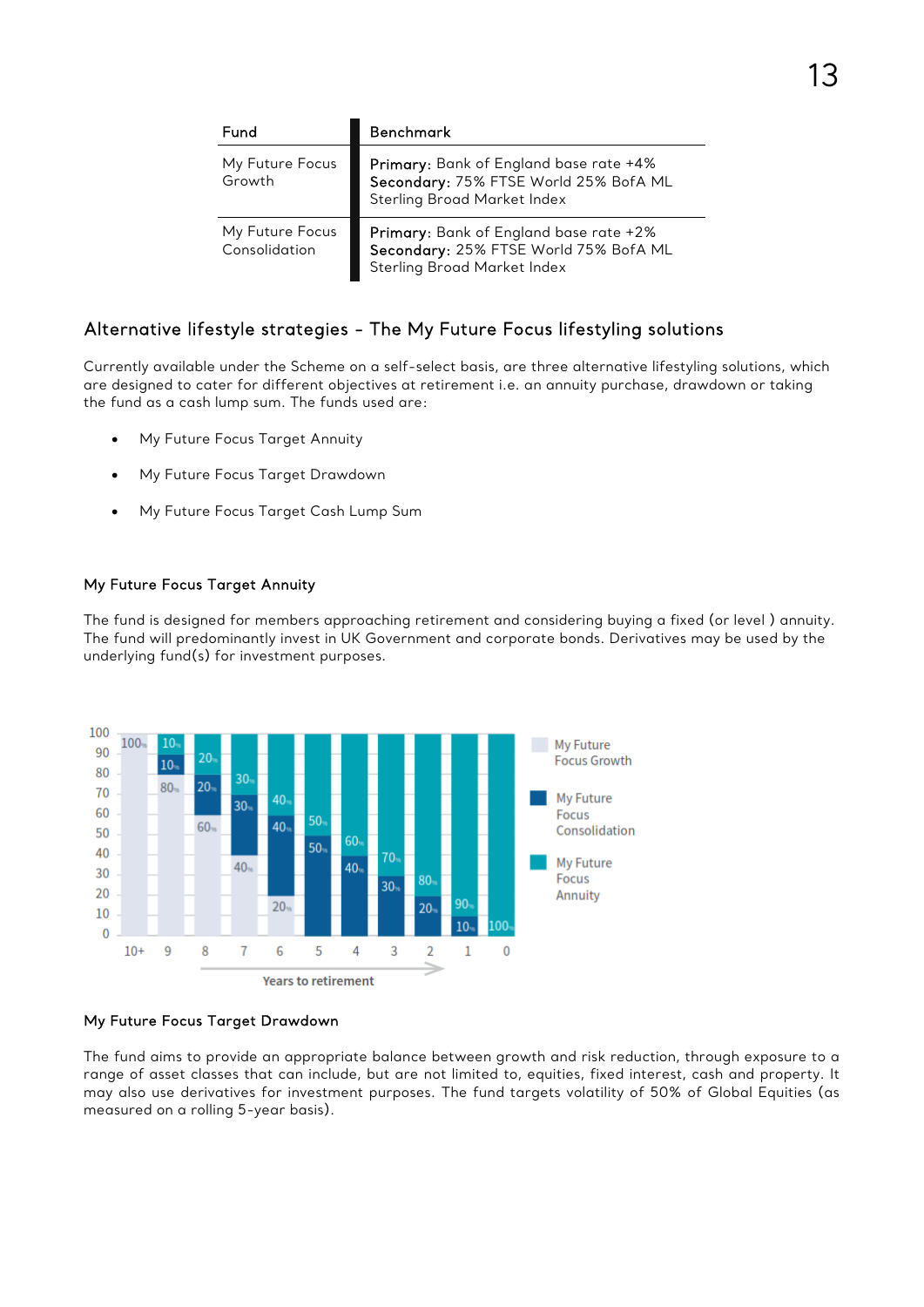

### My Future Focus Target Cash Lump Sum

This fund seeks to achieve a positive return by investing primarily in fixed interest and money market instruments. It may also use derivatives for investment purposes. The fund targets volatility of 12.5% of Global Equities (as measured on a rolling 5-year basis).



### Alternative Lifestyle options

### My Future

My Future is designed to offer members a lower cost option, compared to My Future Focus.

Since June 2019 the asset allocation of the My Future Growth, Consolidation, Drawdown and Cash Lump Sum funds has been overseen by BlackRock's Client Portfolio solutions team.

### The growth phase: the My Future Growth fund

The objective during the My Future Growth fund is to target volatility of 12% over the longer term (typically 10 years) so it may be higher or lower at any given time. However, Aviva offer no assurances that this target will be met.

The fund will predominantly be in passively managed funds that invest in UK and overseas equities (including emerging markets), with some investment in UK Government (including index-linked) and corporate bonds.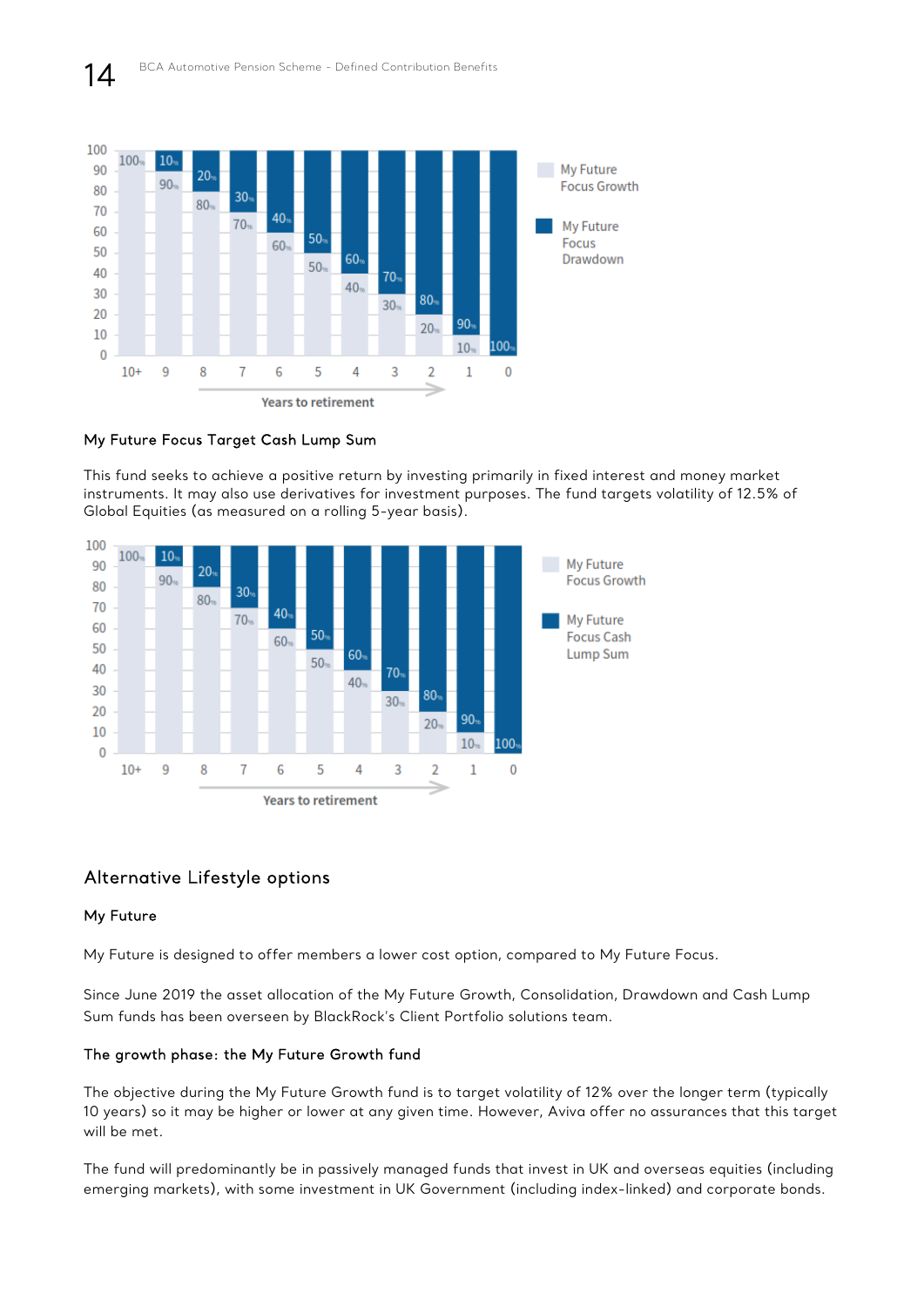It may also invest in overseas government and corporate bond funds (including emerging markets), commodities, money market instruments and cash.

### The pre-retirement lifestyling phase: The My Future Consolidation fund

From fifteen years before retirement, assets are gradually moved out of My Future Growth into My Future Consolidation fund.

The objective of the My Future Consolidation fund is to target volatility of 4% over the longer term (typically 10 years) so it may be higher or lower at any given time. It attempts this by investing in passively managed underlying funds investing in in UK government (including index-linked) and corporate bonds. It may also invest in funds that invest in UK and overseas equities (including emerging markets), property, money market instruments and cash. Derivatives may be used by the underlying fund(s) for investment purposes.



Currently available under the Scheme, are three alternative 'At-retirement' options, which are designed to cater for different objectives at retirement. i.e. an annuity purchase, drawdown or taking the fund as a cash lump sum.

The following glide paths are used for the three At-Retirement options, My Future Target Annuity, My Future Target Drawdown and My Future Target Cash Lump Sum: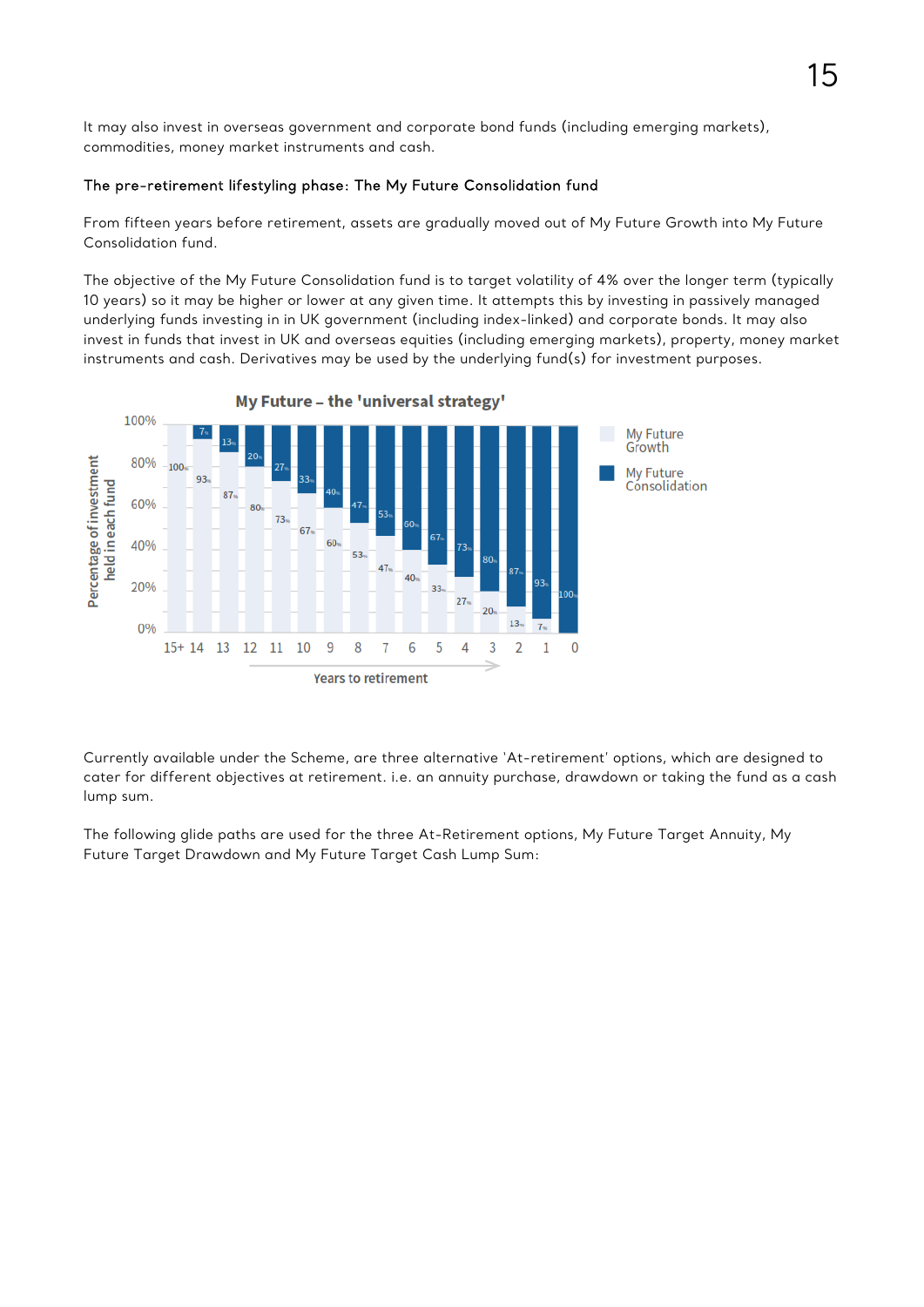





**Years to retirement**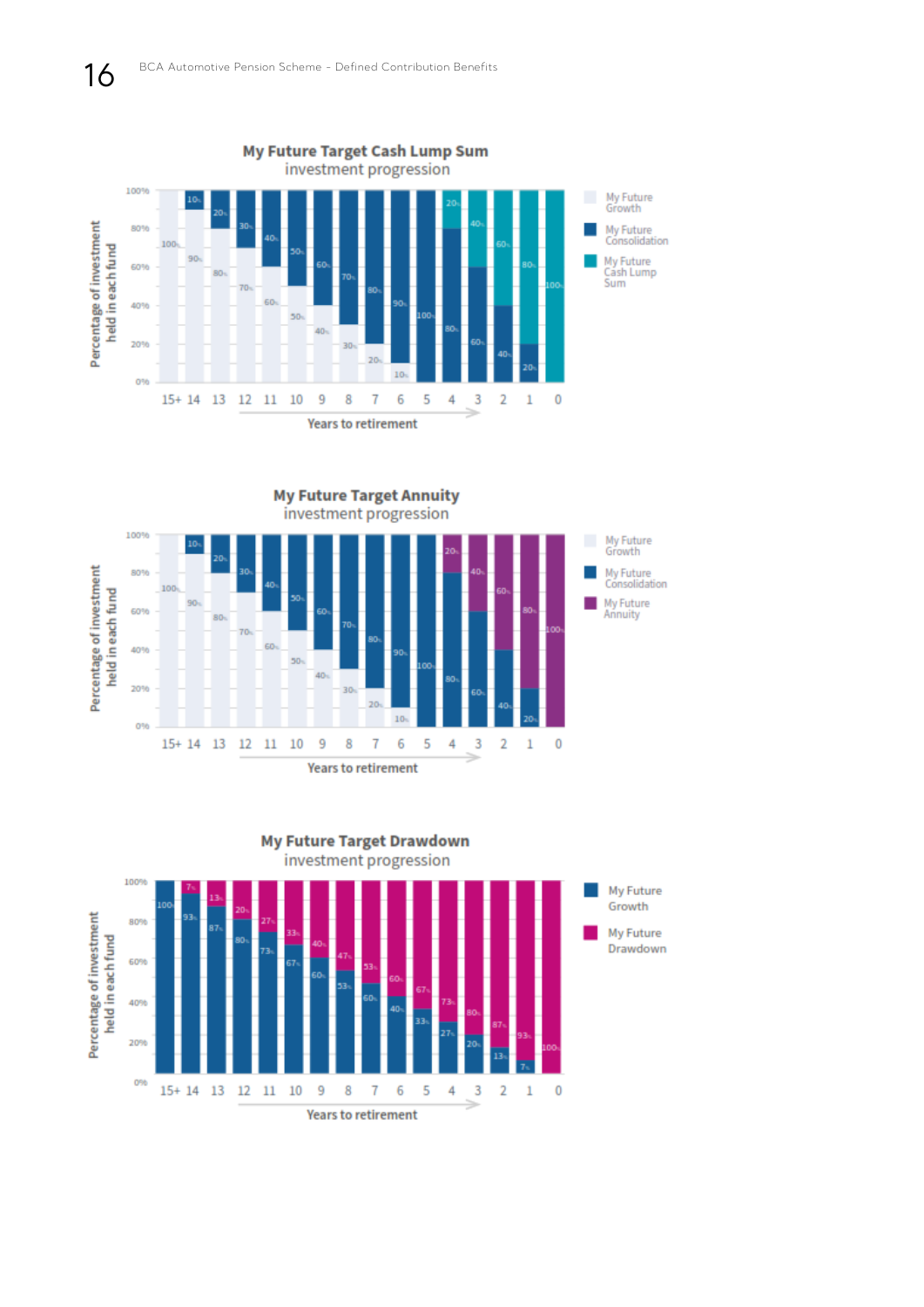### 1. Self select Investment options:

The Scheme also provides access on a member self-select basis to additional funds as detailed below. The Trustees consider that each available fund contains suitable investments given each fund's objective and that each fund provides a properly diversified portfolio.

| <b>Fund name</b>                            | Invests in                                                                                                                                                                                                                                                                                           |
|---------------------------------------------|------------------------------------------------------------------------------------------------------------------------------------------------------------------------------------------------------------------------------------------------------------------------------------------------------|
|                                             | BlackRock Sterling Liquidity A portfolio of high-quality, short-term sterling securities, issued by banks<br>and governments (UK and non-UK).                                                                                                                                                        |
| <b>BlackRock Over 15</b><br>Year Gilt Index | Passive (or tracker) fund that invests in UK Government fixed income<br>securities with a maturity period that is 15 years or longer. The aim is to<br>achieve a return consistent with the FTSE UK Gilts Over 15 years Index.                                                                       |
| BlackRock 40:60<br>Global Equity Index      | Passive (or tracker) fund that aims to provide returns consistent with the<br>markets in which it invests; the fund invests in stocks and shares – 40% in<br>the UK and 60% in overseas markets.                                                                                                     |
| BlackRock 60:40 Global<br>Equity Index I    | Passive (or tracker) fund that aims to provide returns consistent with the<br>markets in which it invests; the fund invests in stocks and shares - 60% in<br>the UK and 40% in overseas markets.                                                                                                     |
| BlackRock World<br>(ex-UK) Equity Index     | $\mathsf{\mathsf{Passive}}$ (or tracker) fund that aims to provide returns consistent with the<br>markets in which it invests; the fund invests in stocks and shares – 100% $\,$<br>in overseas markets. The aim is to achieve a return consistent with the<br>FTSE All-World Developed ex-UK Index. |
| <b>BlackRock UK Equity Index</b>            | Passive (or tracker) fund that aims to provide returns consistent with the<br>markets in which it invests; the fund invests in stocks and shares – 100% $\,$<br>in UK markets. The aim is to achieve a return consistent with the FTSE<br>All-Share Index.                                           |
| Cautious Managed                            | This is an actively managed fund that aims to produce capital growth. It<br>invests in a range of investments including equities (or stocks and shares)<br>corporate bonds, government bonds and property.                                                                                           |
| <b>Fixed Interest</b>                       | This is an actively managed fund that aims to provide income and capital $\overline{ }$<br>growth by mainly investing in bonds.                                                                                                                                                                      |
| Managed                                     | This is an actively managed fund that aims to produce capital growth. It<br>will mainly be invested in equities (or stocks and shares) and bonds.                                                                                                                                                    |
| Pre-retirement<br><b>Fixed Interest</b>     | This fund is actively-managed and invests in UK Government bonds. The<br>${\sf fund}$ aims to provide an element of protection from the changes in the<br>cost of buying a pension annuity with your pension pot at retirement.                                                                      |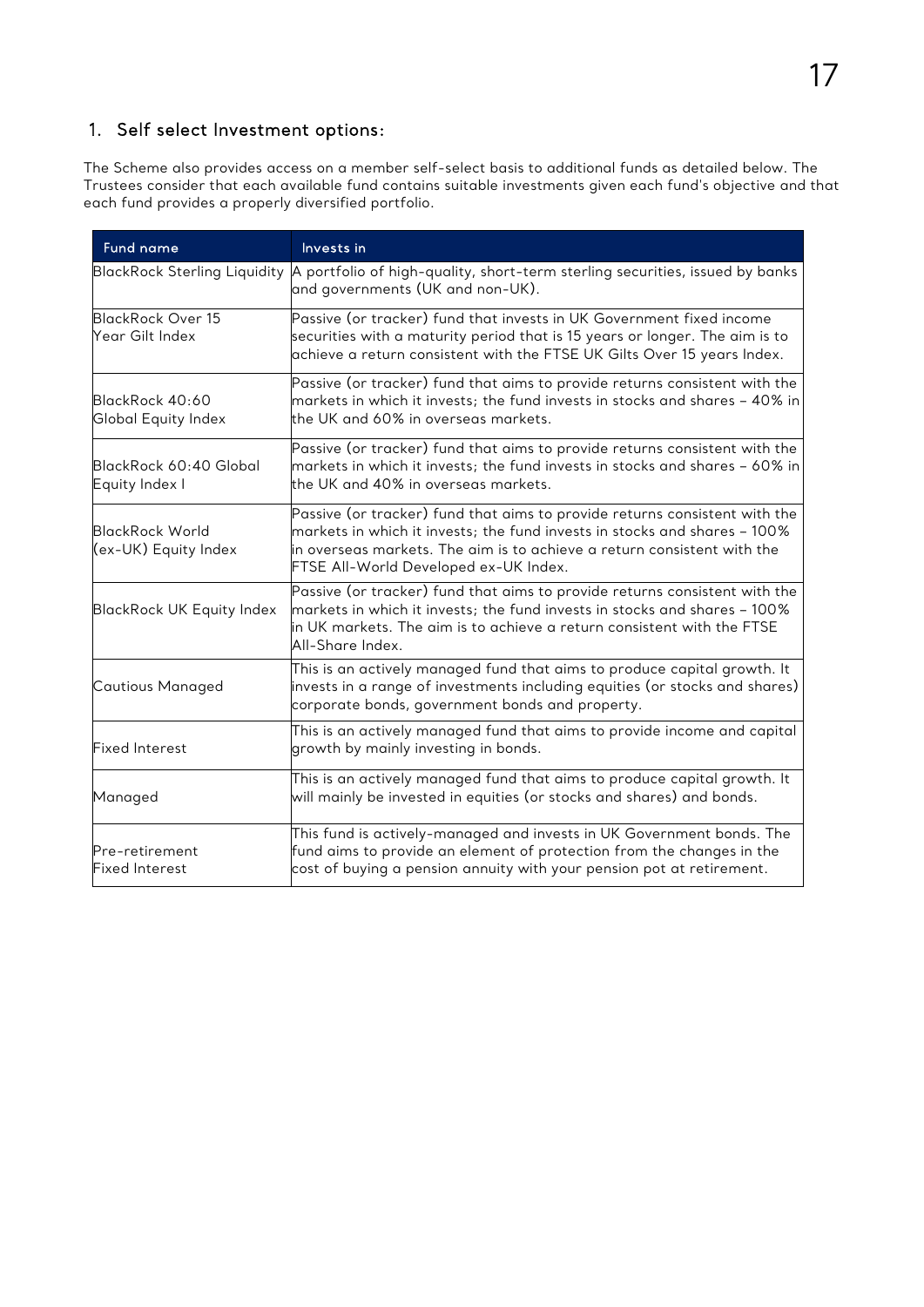

# Monitoring

The Trustees will monitor the performance of the Scheme's Investment Platform provider and investment managers against the agreed performance objective for each fund.

The Investment Adviser provides a quarterly investment performance report to the Trustees to analyse the performance of the investment managers. The report will include short-term performance (3 month and 1 year) but focus on and draw conclusions from the long-term performance (3 and 5 year). The Trustees will seek to also ensure that the investment manager's remuneration via the AMC delivers value in relation to the performance delivered as outlined below.

The Trustees will undertake regular reviews (at least annually) of the Investment Platform Provider to consider whether they are continuing to carry out their work competently and continue to have the appropriate knowledge and experience to manage the assets of the Scheme.

In any event the Trustees will formally review the progress and performance of the Investment Platform Provider and Investment Managers every three years. As part of this review, the Trustees will consider whether or not the Investment Platform Provider and Investment Managers:

- are carrying out its work competently.
- have regard to the need for diversification of investments.
- have regard to the suitability of each investment and each category of investment.
- have been exercising its powers of investment with a view to giving effect to the principles contained in this SIP, so far as is reasonably practical.

#### Investment manager

In addition to the monitoring set out above, the Trustees will further monitor the underlying investment managers through the following processes:

- Passive manager remunerations The majority of funds utilised by the Scheme are passively managed. Managers are remunerated through the member's Annual Management Charge. The Trustees will ensure that remunerations remain appropriate through ensuring they align with the broader passive management market while continuing to deliver in line with their stated objective, with particular focus on the medium to long-term strategy of the manager. This approach ensures the managers continue to align with the policies set out in this SIP.
- Active manager remunerations Where funds are actively managed, managers are also remunerated through member's Annual Management Charge. Each active manager is currently remunerated though on a fixed basis (i.e. no performance related charging). The Trustees monitor the investment performance, underlying portfolio and asset allocation with a focus on medium to long-term decision making of the manager. Where the manager forms part of the default investment strategy, the Scheme's Investment Adviser will engage directly with the manager to understand its future strategy and drivers of past performance. This approach ensures the managers continue to align with the policies set out in this SIP.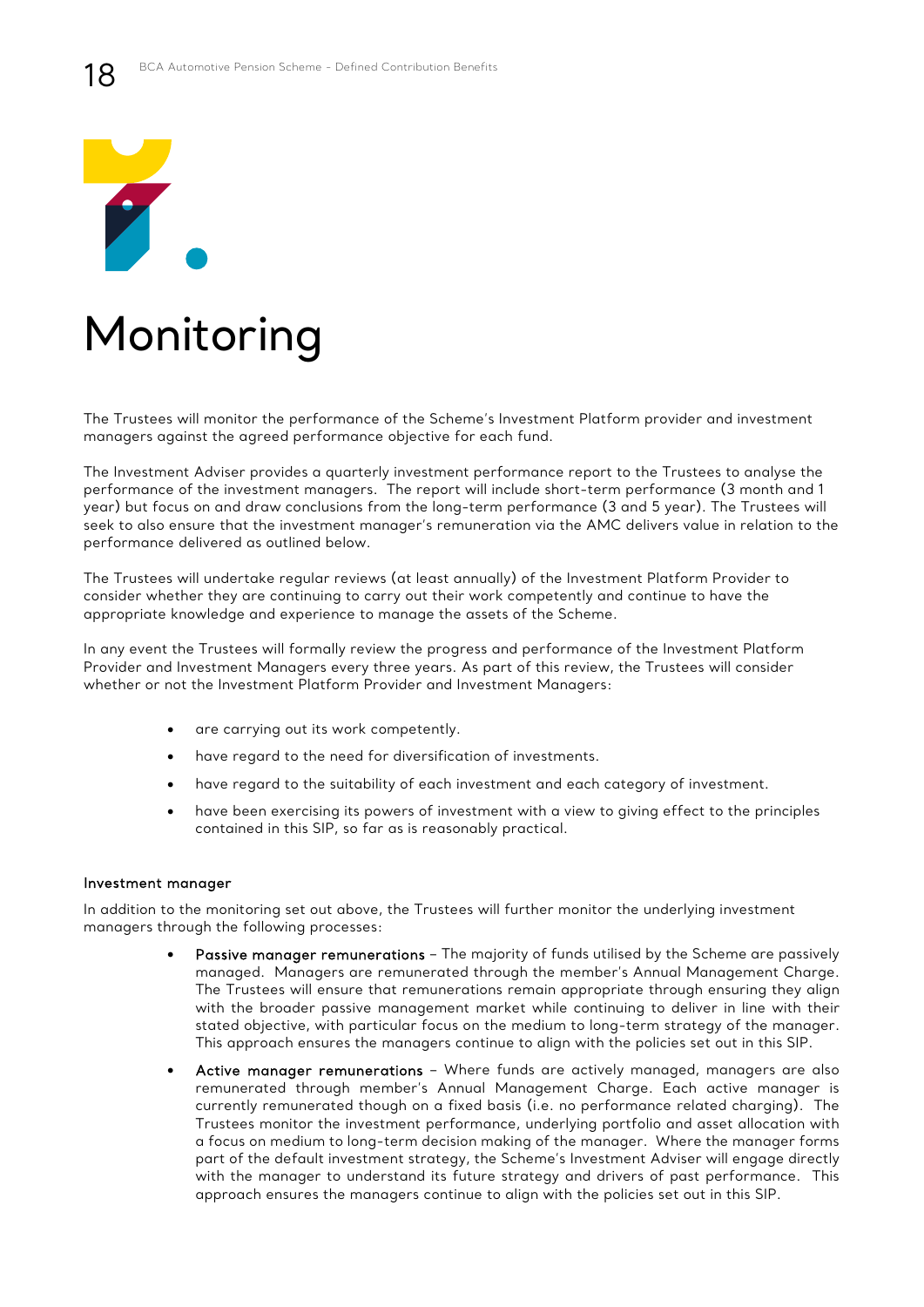- Portfolio turnover The Trustees delegate underlying portfolio decisions to the investment manager without restriction. However, the Trustees review turnover costs as part of its annual process to assess transaction costs over each Scheme Year. The Trustees will assess via their Value for Members analysis whether the level of turnover costs has provided value to its membership in the context of the investment manager's objective and performance. Within the review of actual portfolio turnover, the Trustees will also have regard to the manager's targeted portfolio turnover.
- Stewardship From October 2020 onwards, the Trustees will on an annual basis gather information on how the Investment Manager has exercised their stewardship, including how they exercise their voting rights and engagement with bond and equity issuers. The Trustees will report in the Implementation statement annually whether they believe the manager continues to act in line with Section 5 of this Statement of Investment Principles and the objective of the Investment Managers fund(s).

Should the Trustees, working with their adviser, have any concerns that the funds are not performing in line with the policies set out within this SIP or that the level of remunerations is inappropriate the Trustees should engage with the manager in the first instance. If required, the Trustees should review and replace a manager that is not meeting the policies within this SIP, with a focus on ensuring the Scheme's investment managers deliver in the medium to long-term time horizon appropriate to the Scheme membership.

### Advisers

The Trustees will monitor the advice given by their Investment Adviser on a regular basis. In addition, the Trustees formally set strategic investment objectives for the appointed investment advisers as required by the Competition and Markets Authority ("CMA") following a review of the investment consulting and fiduciary management markets. These will be formally reviewed every three years.

### **Trustees**

The Trustees will monitor all the decisions they take by maintaining a record of all decisions taken, together with the rationale in each case.

### **Other**

The Trustees will review this SIP regularly (at least triennially) and modify it if deemed appropriate, in consultation with the Principal Employer and an Investment Adviser.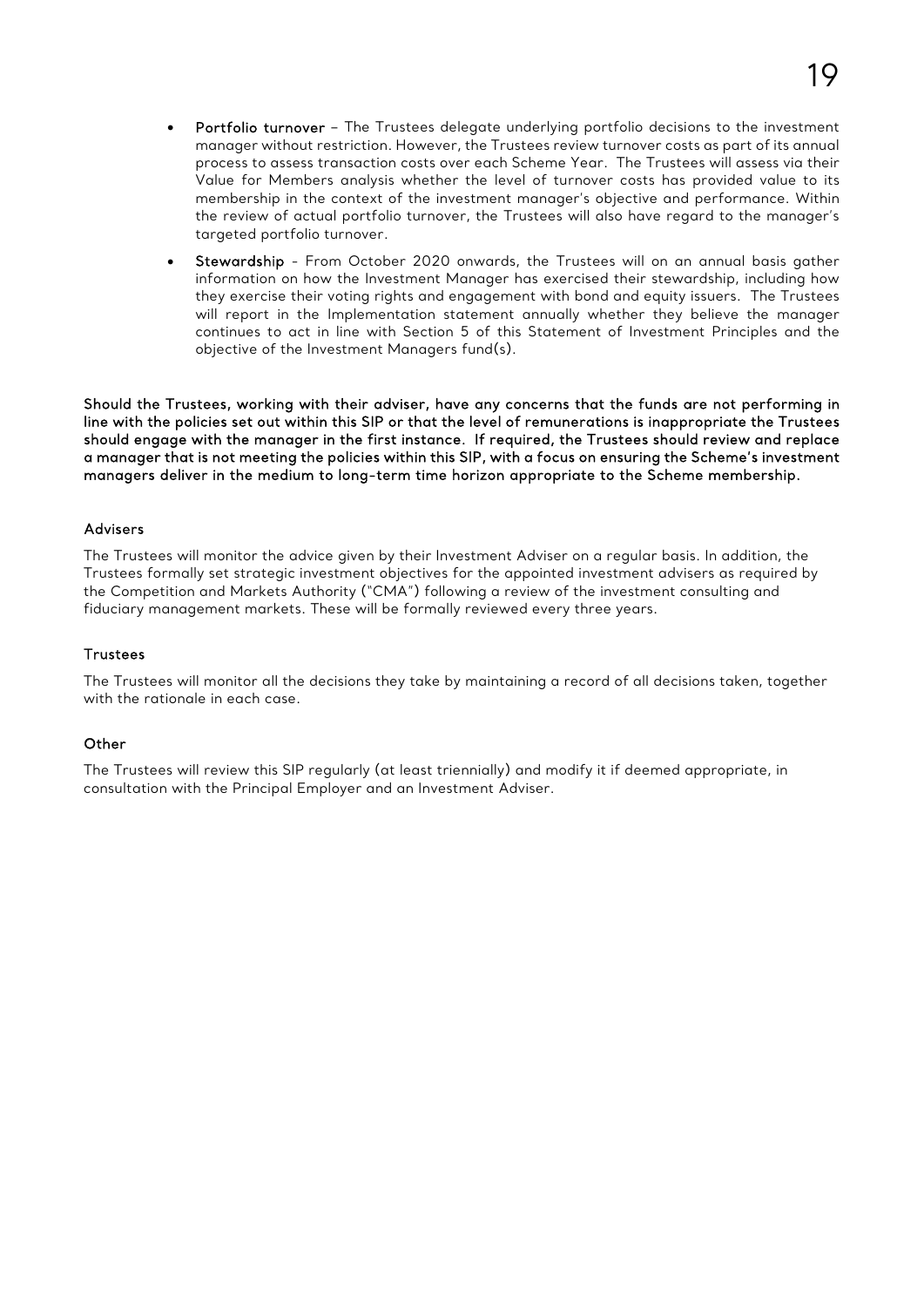

A total expense ratio (TER) is an annual fee levied on the members to cover the costs of managing their funds. It is calculated as a percentage of the value of the fund.

The TERs as at September 2020 for the unit-linked funds are as follows:

### Default Investment Strategy – FL My Future Focus

| <b>Fund Name</b>              | Charges for default<br>arrangement (TER) |
|-------------------------------|------------------------------------------|
| My Future Focus Growth        | 0.46%                                    |
| My Future Focus Consolidation | 0.46%                                    |

### Alternative lifestyle strategies

| Fund Name                     | Charges for default<br>arrangement (TER) |
|-------------------------------|------------------------------------------|
| My Future Focus Drawdown      | 0.46%                                    |
| My Future Focus Cash Lump Sum | 0.46%                                    |
| My Future Focus Annuity       | 0.46%                                    |
| My Future Growth              | 0.39%                                    |
| My Future Consolidation       | 0.39%                                    |
| My Future Annuity             | 0.39%                                    |
| My Future Drawdown            | 0.39%                                    |
| My Future Cash Lump Sum       | 0.39%                                    |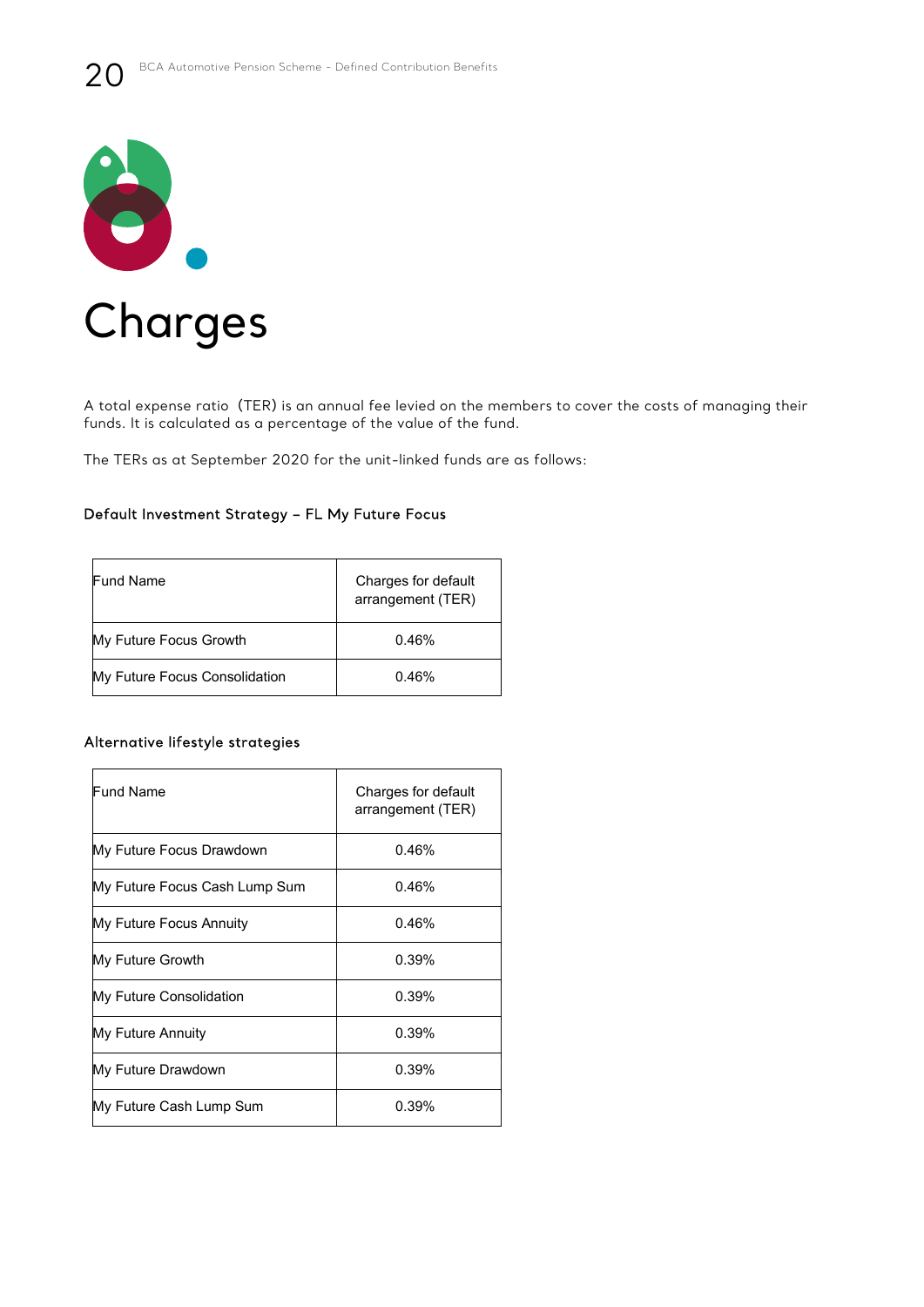### Self-Select Funds

| <b>Fund Name</b>                        | Charges for default<br>arrangement (TER) |
|-----------------------------------------|------------------------------------------|
| <b>BlackRock Sterling Liquidity</b>     | 0.36%                                    |
| BlackRock Over 15 Year Gilt Index.      | 0.36%                                    |
| BlackRock 40:60 Global Equity Index     | 0.36%                                    |
| BlackRock 60:40 Global Equity Index     | 0.36%                                    |
| BlackRock World (ex UK) Equity<br>Index | 0.36%                                    |
| BlackRock UK Equity Index               | 0.36%                                    |
| Cautious Managed                        | 0.42%                                    |
| <b>Fixed Interest</b>                   | 0.42%                                    |
| Managed Fund                            | 0.43%                                    |
| Pre-Retirement Fixed Interest           | 0.42%                                    |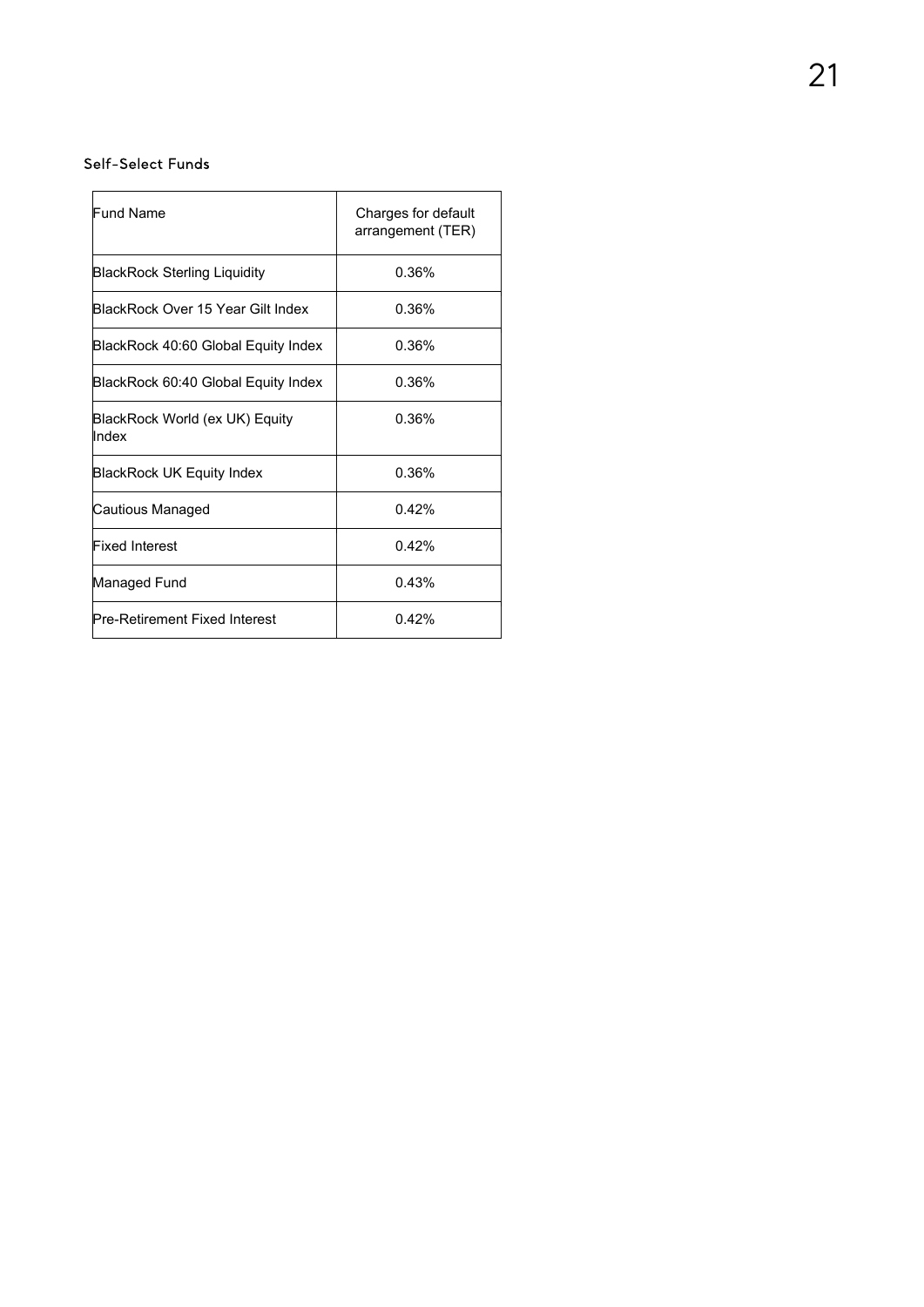

# Declaration

The Trustees confirm that this SIP reflects the investment strategy they have implemented for the DC sections under the Scheme. The Trustees acknowledge that it is their responsibility, with guidance from the Investment Adviser, to ensure the assets of the DC sections under the Scheme are invested in accordance with these principles.

John light

………………………………………………………………

Signed

On behalf of the Trustees of the BCA Automotive Pension Scheme

Date: 22/09/2020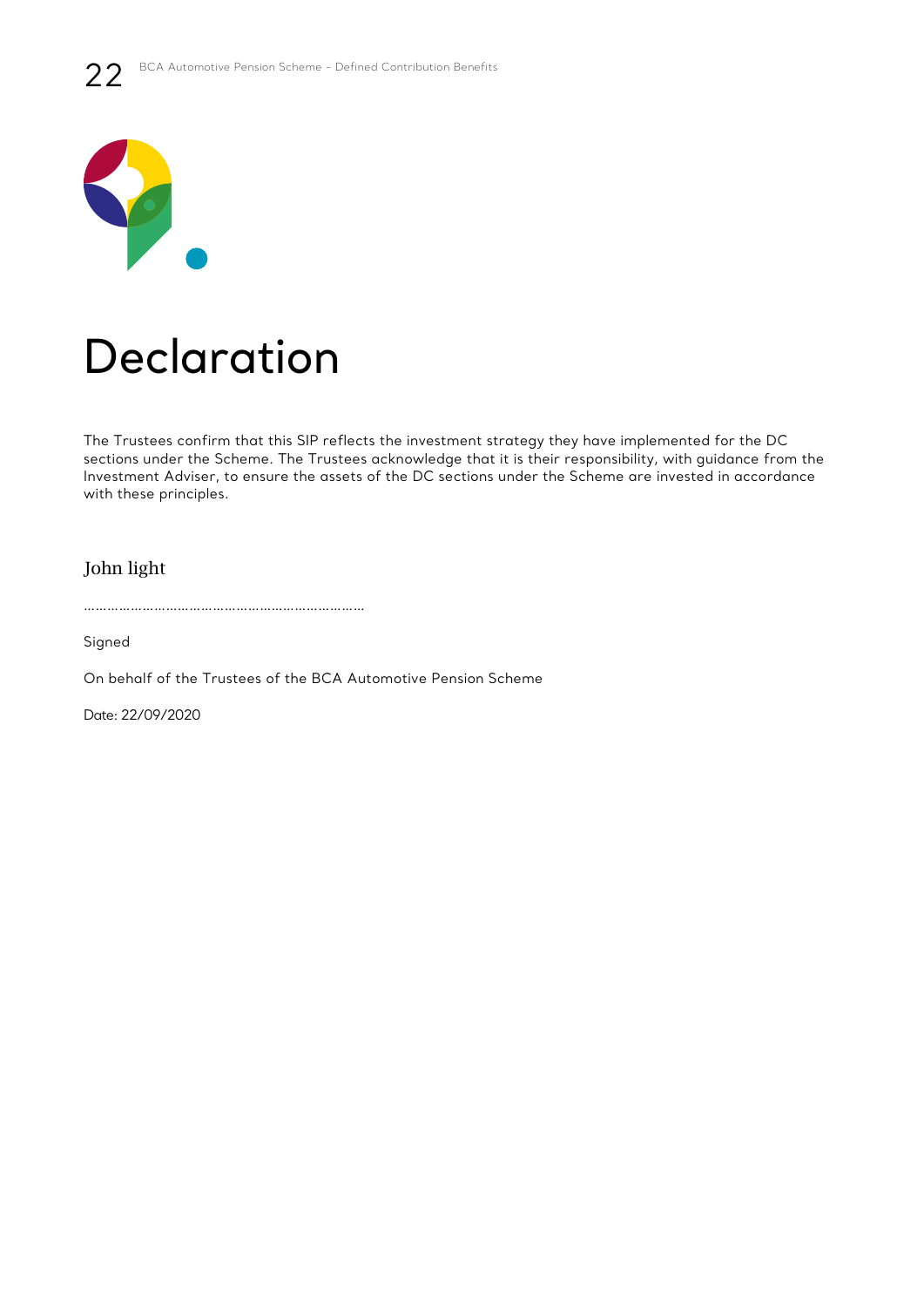# Who are we?

### **About Punter Southall Aspire**

Punter Southall Aspire is a major investment and savings business that blends a strong customer focused heritage with a modern and technology-led outlook.

Uniting pensions consultancy, workplace savings and individual financial advice, we work with employers, trustees and private clients through our 10 regional UK offices to design and manage solutions that meet their unique needs.

Our new and innovative Master Trust solution provides cost-effective pension scheme management for employers and pension freedom solutions for individuals.

Punter Southall Aspire is part of the Punter Southall Group, which is proudly independent and majority employeeowned.







c. £4bn OF ASSETS UNDER ADVICE



SCHEME MEMBERS

c. 1,200 PRIVATE CLIENTS



OFFICES ACROSS THE UK